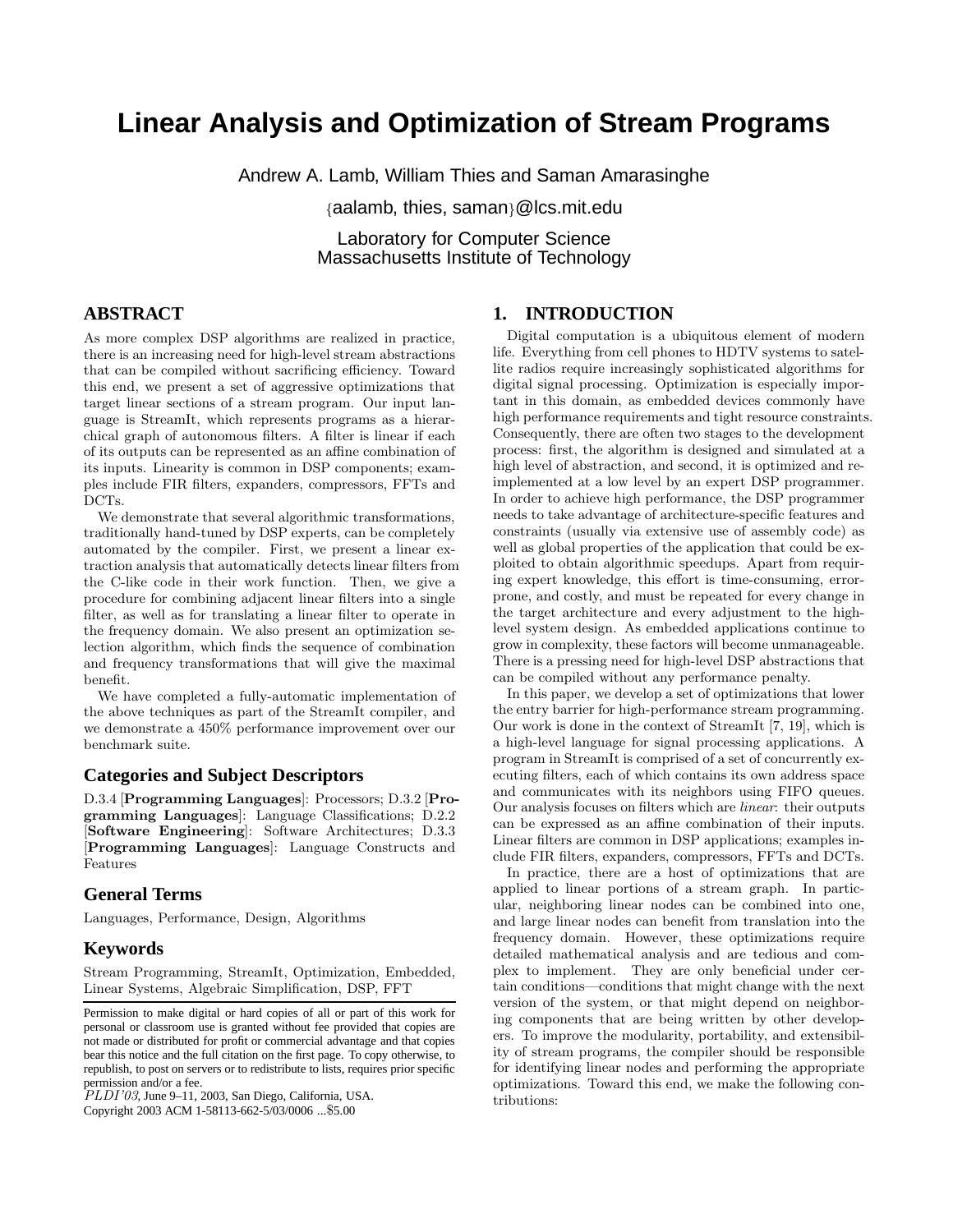

Figure 1: Block diagram of two FIR filters.

```
/* perform two consecutive FIR filters with weights w1, w2 */
void two_filters(float* w1, float* w2, int N) {
  int i;<br>float data[N];
 float data[N]; \quad /* input data buffer */<br>float buffer [N]; \quad /* inter-filter buffer *
                          /* inter-filter buffer */for (i=0; i<N; i++) { /* initialize the input data buffer */data[i] = get_next_input();
  }
  for (i=0; i<N; i++) { /* initialize inter-filter buffer */
    buffer[i] = filter(w1, data, i, N);data[i] = get_next_input();
 }
  i = 0;while(true) {
    /* generate next output item */
    push_output(filter(w2, buffer, i, N));
    /* generate the next element in the inter-filter buffer */
    buffer[i] = filter(w1, data, i, N);/* get next data item */
    data[i] = get\_next\_input();
    /* update current start of buffer */
    i = (i+1)\%N;}
}
/* perform N-element FIR filter with weights and data */
float filter(float* weights, float* data, int pos, int N) {
  int i;
 float sum = 0:
  /* perform weighted sum, starting at index pos */
 for (i=0; i<N; i++, pos++) {
    sum += weights[i] * data[pos];
```
} Figure 2: Two consecutive FIR filters in C. Channels are represented as circular buffers, and the scheduling is done by hand.

- A linear dataflow analysis that extracts an abstract linear representation from imperative C-like code.
- An automated transformation of neighboring linear nodes into a single collapsed representation.
- An automated translation of linear nodes into the frequency domain.
- An optimization selection algorithm that determines which transformations are most beneficial to apply.
- A fully-automatic implementation of these techniques in the StreamIt compiler, demonstrating an average speedup of 450% and a best-case speedup of 800%.

In the rest of this section, we give a motivating example and background information on StreamIt. Then we present our linear node representation (Section 2) and our supporting dataflow analysis (Section 3). Next we describe structural transformations on linear nodes (Section 4), a frequency domain optimization (Section 5) and an optimization selection algorithm (Section 6). Finally, we present results (Section 7), related work (Section 8) and conclusions (Section 9).

#### **1.1 Motivating Example**

 $pos = (pos+1)\%N;$ 

} return sum;

To illustrate the program transformations that our technique is designed to automate, consider a sequence of finite impulse response (FIR) filters as shown in Figure 1. The

```
float->float pipeline TwoFilters(float[N] w1, float[N] w2) {
  add FIRFilter(w1);
 add FIRFilter(w2);
}
float->float filter FIRFilter(float[N] weights) {
  work push 1 pop 1 peek N {
   float sum = 0;
   for (int i=0; i<N; i++) {
     sum += weights[i] * peek(i);
   }
   push(sum);
   pop();
 }
}
```
Figure 3: Two consecutive FIR filters in StreamIt. Buffer management and scheduling are handled by the compiler.

float->float filter CollapsedTwoFilters(float[N] w1, float[N] w2) { float[N] combined\_weights;

init { /\* calculate combined\_weights from w1 and w2 \*/ } work push 1 pop 1 peek N { float sum = 0; for (int i=0; i<N; i++) { sum += combined\_weights[i]\*peek(i);

```
}
  push(sum);
  pop();
}
```
}

Figure 4: Combined version of the two FIR filters. Since each FIR filter is linear, the weights can be combined into a single combined weights array.

| float->float pipeline FreqTwoFilters(float[N] w1, float[N] w2) {                                                             |                            |
|------------------------------------------------------------------------------------------------------------------------------|----------------------------|
| float [N] combined_weights = $\dots$ ; // calc. combined weights                                                             |                            |
| complex[N] $H = fft$ (combined_weights); // take FFT of weights                                                              |                            |
| $add$ $FFT()$ ;                                                                                                              | // add FFT stage to stream |
| $add$ ElementMultiply $(H)$ ;                                                                                                | // add multiplication by H |
| $add IFFT()$ ;                                                                                                               | // add inverse FFT         |
|                                                                                                                              |                            |
| $F_{\text{current}}^{\text{t}}$ , $C_{\text{c}}^{\text{t}}$ and $C_{\text{t}}^{\text{t}}$ is a set of two FID fitting in the |                            |

Figure 5: Combined version of two FIR filters in the frequency domain.

imperative C style code that implements this simple DSP application is shown in Figure 2. The program largely defies many standard compiler analysis and optimization techniques because of its use of circular buffers and the muddled relationship between data, buffer and the output.

Figure 3 shows the same filtering process in StreamIt. The StreamIt version is more abstract than the C version. It indicates the communication pattern between filters, shows the structure of the original block diagram and leaves the complexities of buffer management and scheduling to the compiler.

Two optimized versions of the FIR program are shown in Figures 4 and 5. In Figure 4, the programmer has combined the weights arrays from the two filters into a single, equivalent array. This reduces the number of multiply operations by a factor of two. In Figure 5, the programmer has done the filtering in the frequency domain. Computationally intensive streams are more efficient in frequency than in time.

Our linear analysis can automatically derive both of the implementations in Figures 4 and 5, starting with the code in Figure 3. These optimizations free the programmer from the burden of combining and optimizing linear filters by hand. Instead, the programmer can design modular filters at the natural granularity for the algorithm in question and rely on the compiler for combination and transformation.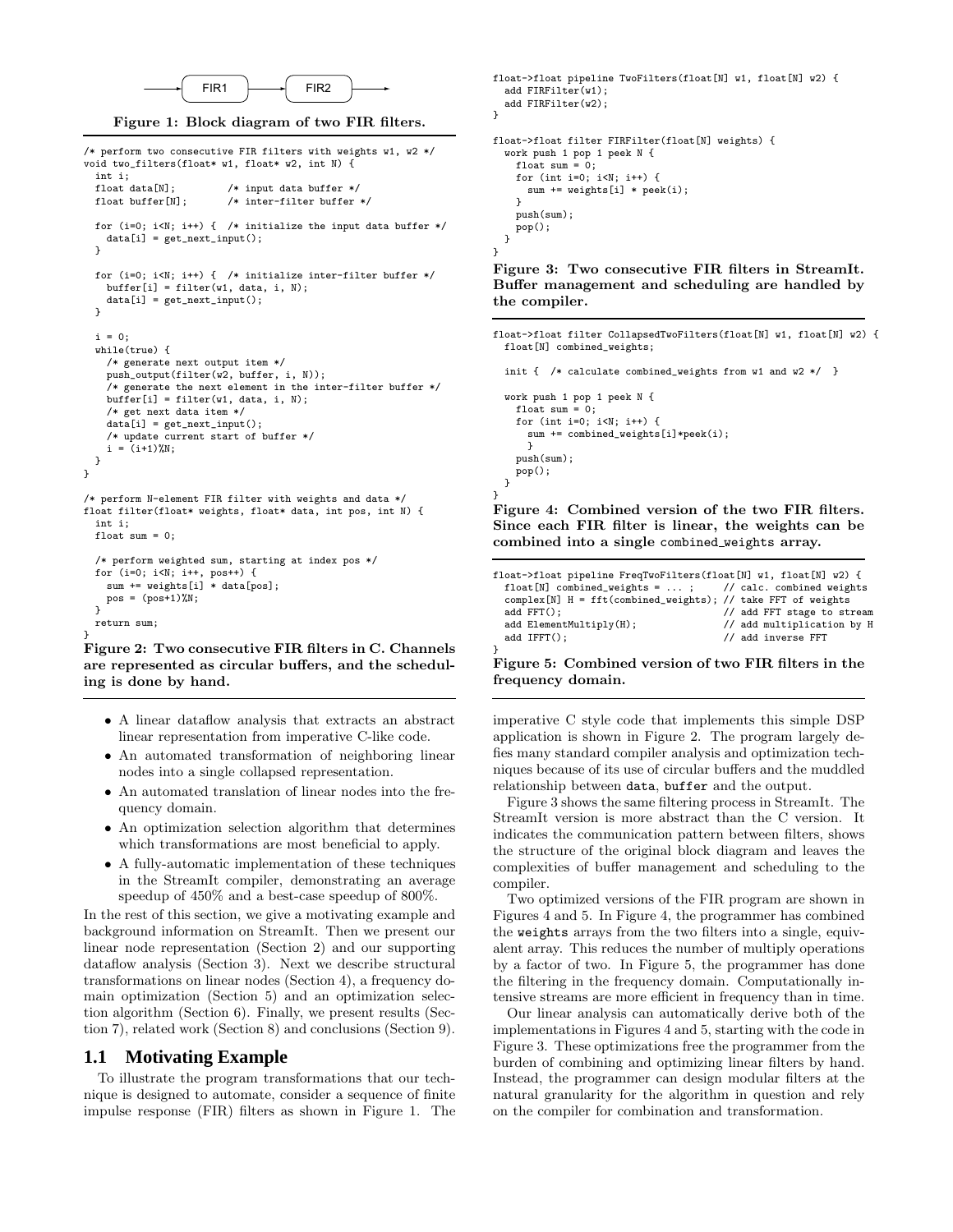

(a) A pipeline. (b) A splitjoin. (c) A feedbackloop.

Figure 6: Stream structures supported by StreamIt.

# **1.2 StreamIt**

StreamIt is a language and compiler for high-performance signal processing [6, 7, 19]. In a streaming application, each data item is in the system for only a small amount of time, as opposed to scientific applications where the data set is used extensively over the entire execution. Also, stream programs have abundant parallelism and regular communication patterns. The StreamIt language aims to expose these properties to the compiler while maintaining a high level of abstraction for the programmer.

StreamIt programs are composed of processing blocks called filters. Each filter has an input tape from which it can read values and an output tape to which it can write values. Each filter also contains a work function which describes the filter's atomic execution step in the steady state. If the first invocation of the work function has different behavior than other executions, a special prework function is defined.

The work function contains C-like imperative code, which can access filter state, call external routines and produce and consume data. The input and output channels are treated as FIFO queues, which can be accessed with three primitive operations: 1)  $pop(),$  which returns the first item on the input tape and advances the tape by one item, 2)  $peek(i)$ , which returns the value at the *i*th position on the input tape, and 3)  $push(v)$ , which pushes value v onto the output tape. Each filter must declare the maximum element it will peek at, the number of elements it will pop, and the number of elements that it will push during an execution of work. These rates must be resolvable at compile time and constant from one invocation of work to the next.

A program in StreamIt consists of a hierarchical graph of filters. Filters can be connected using one of the three predefined structures shown in Figure 6: 1) pipelines represent the serial computation of one filter after another, 2) splitjoins represent explicitly parallel computation, and 3) feedbackloops allow cycles to be introduced into the stream graph. A stream is defined to be either a filter, pipeline, splitjoin or feedbackloop. Every subcomponent of a structure is a stream, and all streams have exactly one input tape and exactly one output tape.

It has been our experience that most practical applications can be represented using StreamIt's hierarchical structures. Though sometimes a program needs to be reorganized to fit into the structured paradigm, there are benefits for both the programmer and the compiler in having a structured language [19]. In particular, the linear analyses described in this paper rely heavily on the structure of StreamIt since they focus on each hierarchical primitive rather than dealing with the complexity of arbitrary graphs.



Figure 7: Representation of a linear node.

# **2. REPRESENTING LINEAR NODES**

There is no general relationship that must hold between a filter's input data and its output data. In actual applications, the output is typically derived from the input, but the relationship is not always clear since a filter has state and can call external functions.

However, we note that a large subset of DSP operations produce outputs that are some affine function of their input, and we call filters that implement such operations linear. Examples of such filters are finite impulse response (FIR) filters, compressors, expanders and signal processing transforms such as the discrete Fourier transform (DFT) and discrete cosine transformation (DCT). Our formal definition of a linear node is as follows (refer to Figure 7 for an illustration).

DEFINITION 1. (Linear node) A linear node  $\lambda = \{A, \vec{b},\}$ e, o, u} represents an abstract stream block which performs an affine transformation  $\vec{y} = \vec{x}A + \vec{b}$  from input elements  $\vec{x}$ to output elements  $\vec{y}$ . A is an  $e \times u$  matrix,  $\vec{b}$  is a u-element row vector, and e, o and u are the peek, pop and push rates, respectively.

A "firing" of a linear node  $\lambda$  corresponds to the following series of abstract execution steps. First, an e-element row vector  $\vec{x}$  is constructed with  $\vec{x}[i] = peek(e-1-i)$ . The node computes  $\vec{y} = \vec{x}A + \vec{b}$ , and then pushes the u elements of  $\vec{y}$ onto the output tape, starting with  $\vec{y}[u - 1]$  and proceeding through  $\vec{y}[0]$ . Finally, o items are popped from the input tape.

The intuition of the computation represented by a linear node is simply that specific columns generate specific outputs and specific rows correspond to using specific inputs. The values found in row  $e-1-i$  of A (*i.e.*, the *i*th row from the bottom) and column  $u-1-j$  of A (*i.e.*, the *j*th column from the right) represents a term in the formula to compute the jth output item using the value of  $peek(i)$ . The value in column  $u - 1 - j$  of  $\vec{b}$  is a constant offset added to output j. Figure 7 shows a concrete example of a work function and its corresponding linear node.

### **3. LINEAR EXTRACTION ALGORITHM**

Our linear extraction algorithm can identify a linear filter and construct a linear node  $\lambda$  that fully captures its behavior. The technique, which appears as Algorithm 1 on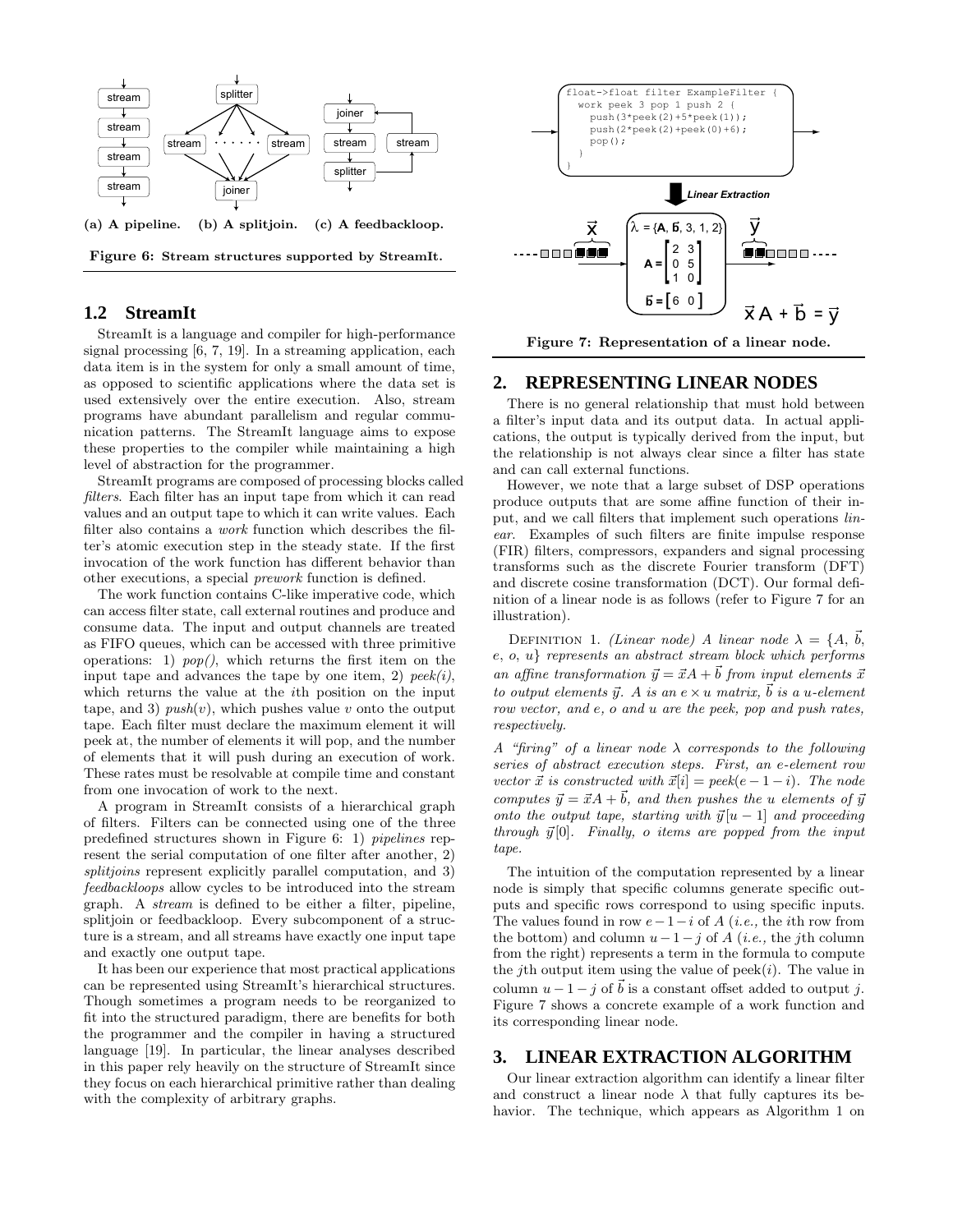Algorithm 1 Linear extraction analysis.

| proc <b>Toplevel</b> (filter $F$ ) returns linear node for $F$                                                                                                                        |
|---------------------------------------------------------------------------------------------------------------------------------------------------------------------------------------|
| 1. Set globals Peek, Pop, Push to I/O rates of filter $F$ .                                                                                                                           |
| 2. Let $A_0 \leftarrow$ new float [Peek, Push] with each entry $= \perp$                                                                                                              |
| 3. Let $\vec{b}_0 \leftarrow$ new float [Push] with each entry $= \perp$                                                                                                              |
| 4. $(map, A, \vec{b}, popcount, pushcount) \leftarrow$                                                                                                                                |
| Extract( $F_{work}$ , ( $\lambda x.\bot$ ), $A_0$ , $\vec{b}_0$ , 0, 0)                                                                                                               |
| 5. if A and $\vec{b}$ contain no $\top$ or $\bot$ entries then<br>return linear node $\lambda = \{A, \vec{b}, \text{Peek}, \text{Pop}, \text{Push}\}\$                                |
| else                                                                                                                                                                                  |
| fail                                                                                                                                                                                  |
| endif                                                                                                                                                                                 |
| $\mathbf{p}_{\text{max}}$ $\mathbf{D}_{\text{min}}$ $\mathbf{H}(\mathbf{p}_{\text{max}})$ $\mathbf{p}_{\text{min}}$ $\mathbf{p}_{\text{max}}$ $\mathbf{p}_{\text{max}}$ at index need |

proc **BuildCoeff**(int pos) returns  $\vec{v}$  for peek at index pos  $\vec{v} = \vec{0}$ 

 $\vec{v}$ [Peek – 1 – pos] = 1 return $\vec{v}$ 

the next page, is a flow-sensitive, forward dataflow analysis similar to constant propagation. Unlike a standard dataflow analysis, we can afford to symbolically execute all loop iterations, since most loops within a filter's work function have small bounds that are known at compile time (if a bound is statically unresolvable, the filter is unlikely to be linear and we disregard it).

During symbolic execution, the algorithm computes the following for each point of the program (refer to Figure 8 for notation):

- A map between each program variable  $y$  and a linear form  $\langle \vec{v}, c \rangle$  where  $\vec{v}$  is a Peek-element column vector and c is a scalar constant. In an actual execution, the value of y would be given by  $y = \vec{x} \cdot \vec{v} + c$ , where  $\vec{x}$ represents the input items.
- Matrix A and vector  $\vec{b}$ , which will represent the linear node. These values are constructed during the operation of the algorithm.
- $\bullet$  pushcount, which indicates how many items have been pushed so far. This is used to determine which column of A and  $\vec{b}$  correspond to a given push statement.
- *popcount*, which indicates how many items have been popped so far. This is used to determine the input item that a given peek or pop expression refers to.

We now briefly discuss the operation of **Extract** at each program node. The algorithm is formulated in terms of a simplified set of instructions, which appear in Figure 8. First are the nodes that generate fresh linear forms. A constant assignment  $y = c$  creates a form  $\langle 0, c \rangle$  for y, since y has constant part c and does not yet depend on the input. A pop operation creates a form  $\langle \mathbf{BuildCoeff}(popcount), 0 \rangle$ , where BuildCoeff introduces a coefficient of 1 for the current index on the input stream. A peek $(i)$  operation is similar, but offset by the index i.

Next are the instructions which combine linear forms. In the case of addition or subtraction, we simply add the components of the linear forms. In the case of multiplication, the result is still a linear form if either of the terms is a known constant (*i.e.*, a linear form  $\langle \vec{0}, c \rangle$ ). For division, the result is linear only if the divisor is a non-zero constant<sup>1</sup> and

```
proc \text{Extract}(code, map, A, \vec{b}), int popcount, int pushcount)
      returns updated map, A, \vec{b}, popcount, and pushcount
   for i \leftarrow 1 to code.length do
      switch code[i]
          case y := constmap.put(y, (\overline{0}, const))case y := \text{pop}()map.put(y, \langle \mathbf{BuildCoeff}(\mathit{popcount}), 0 \rangle)popcount++
          case y := \text{peak}(i)map.put(y, \langle \mathbf{BuildCoeff}(popcount + i), 0 \rangle)case push(y)\langle \vec{v}, c \rangle \leftarrow map.get(y)if \textit{pushcount} = \top \text{ then } \textit{fail}A[\dot{*}, \text{Push} - 1 - \text{pushcount}] \leftarrow \vec{v}\vec{b}[Push – 1 – pushcount] \leftarrow cpushcount++
          case y_1 := y_2 op y_3, for op \in \{+, -\}\langle \vec{v}_2, c_2 \rangle \leftarrow map.get(y_2)\langle \vec{v}_3, c_3 \rangle \leftarrow map.get(y_3)map.put(y_1, \langle \vec{v}_2 \text{ op } \vec{v}_3, c_2 \text{ op } c_3 \rangle)case y_1 := y_2 * y_3\langle \vec{v}_2, c_2 \rangle \leftarrow map.get(y_2)\langle \vec{v}_3, c_3 \rangle \leftarrow map.get(y_3)if \vec{v}_2 = \vec{0} then
                  map.put(y_1, (c_2 * \vec{v}_3, c_2 * c_3))else if \vec{v}_3 = \vec{0} then
                  map.put(y_1, (c_3 * \vec{v}_2, c_3 * c_2))else
                  map.put(y_1, \top)case y_1 := y_2/y_3\langle \vec{v}_2, c_2 \rangle \leftarrow map.get(y_2)\langle \vec{v}_3, c_3 \rangle \leftarrow map.get(y_3)if \vec{v}_3 = \vec{0} \wedge c_3 \neq 0 then
                  map.put(y_1, (\frac{1}{c_3} * \vec{v}_2, c_2/c_3))else
                  map.put(y_1, \top)case y_1 := y_2 op y_3, for op \in {\&, |, \wedge, \&\&, |, \cdot|, etc.}\langle \vec{v}_2, c_2 \rangle \leftarrow map.get(y_2)\langle \vec{v}_3, c_3 \rangle \leftarrow map.get(y_3)map. put(y_1, (\vec{0} \sqcup \vec{v}_2 \sqcup \vec{v}_3, c_2 ~op c_3))case (loop N code')for j \leftarrow 1 to N do
                  (map, A, \vec{b}, popcount, pushcount) \leftarrow\text{Extract}(code, map, A, \vec{b}, popcount, pushcount)case (branch code_1 code_2))
              (map_1, A_1, \vec{b}_1, \text{popcount}_1, \text{pushcount}_1) \leftarrow\text{Extract}(code_1, map, A, \vec{b}, proportion, pushcount)(map_2, A_2, \vec{b}_2, \text{popcount}_2, \text{pushcount}_2) \leftarrow\text{Extract}(\text{code}_2, \text{map}, A, \vec{b}, \text{popcount}, \text{pushcount})map \leftarrow map_1 \sqcup map_2A \leftarrow A_1 \sqcup A_2\vec{b} \leftarrow \vec{b}_1 \sqcup \vec{b}_2\text{pro} popcount \leftarrow popcount<sub>2</sub>
              pushcount \leftarrow pushcount_1 \sqcup pushcount_2end for
   return (map, A, \vec{b}, popcount, pushcount)
```
 $^{\rm 1}{\rm Note}$  that if the dividend is zero and the divisor has a non-zero coefficients vector, we cannot conclude that the result is zero, since certain runtime inputs might cause a singularity.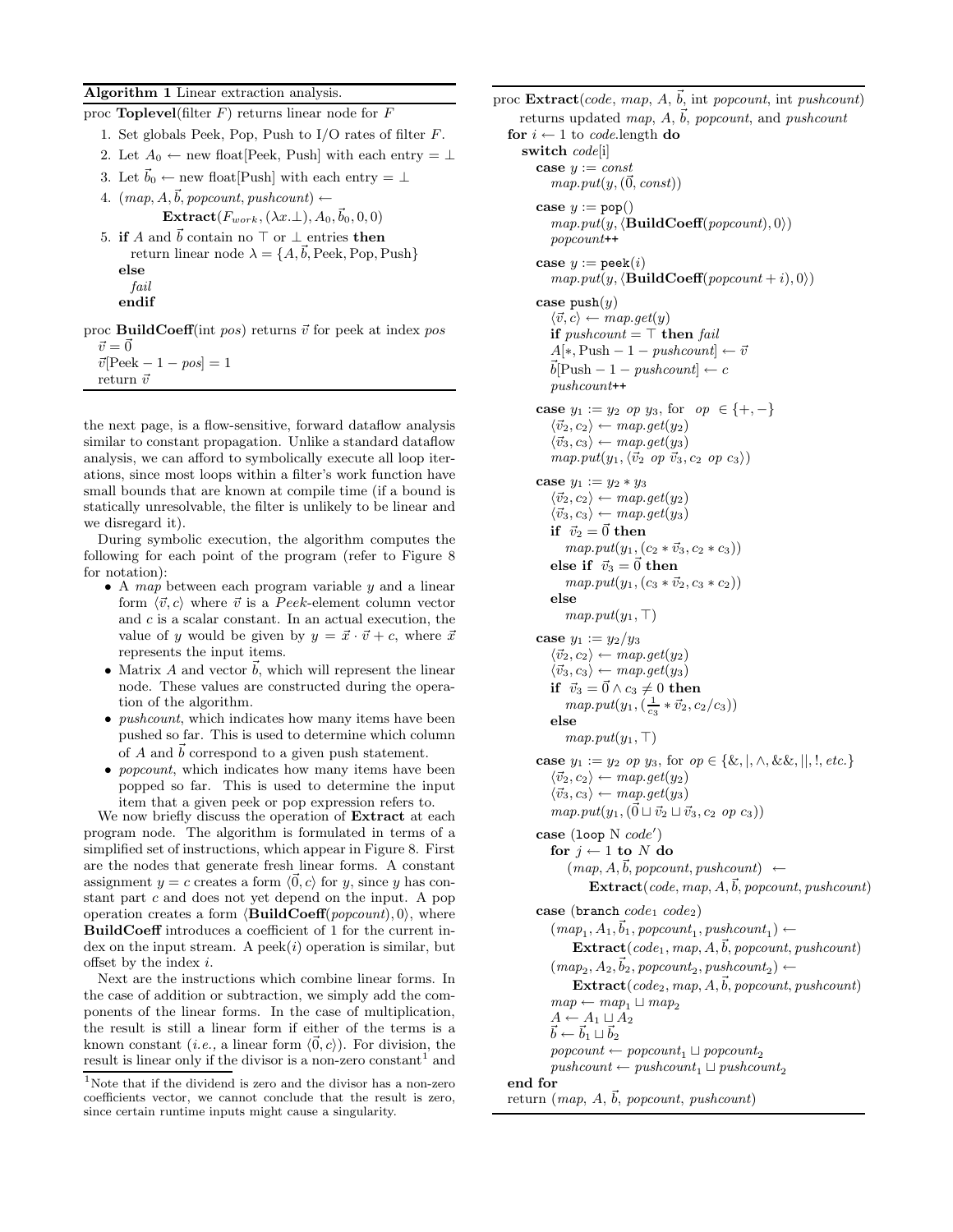|  | $y \in$ program-variable                                                       |
|--|--------------------------------------------------------------------------------|
|  | $c \in \text{constant}^{\top}$                                                 |
|  |                                                                                |
|  | $\vec{v}, \vec{b} \in \text{vector}^{\top}$                                    |
|  | $\langle \vec{v}, c \rangle \in \text{linear-form}^{\top}$                     |
|  | $map \in \text{program-variable} \rightarrow \text{linear-form (a hashtable)}$ |
|  | $A \in \text{matrix}^{\top}$                                                   |
|  | $code \in$ list of instructions, each of which can be:                         |
|  | $y_1 := const$ push $(y_1)$                                                    |
|  | $y_1 := \text{pop}()$ (loop N code)                                            |
|  | $y_1 := \text{peak}(i)$ (branch $code_1 \ code_2)$ )                           |
|  | $y_1 := y_2$ op $y_3$                                                          |
|  |                                                                                |

Figure 8: Data types for the extraction analysis.

for non-linear operations (e.g., bit-level and boolean), both operands must be known constants. If any of these conditions are not met, then the LHS is assigned a value of  $\top$ , which will mark the filter as non-linear if the value is ever pushed.

The final set of instructions deal with control flow. For loops, we resolve the bounds at compile time and execute the body an appropriate number of times. For branches, we have to ensure that all the linear state is modified consistently on both sides of the branch. For this we apply the confluence operator  $\sqcup$ , which we define for scalar constants, vectors, matrices, linear forms, and maps.  $c_1 \sqcup c_2$  is defined according to the lattice constant<sup> $\top$ </sup>. That is,  $c_1 \sqcup c_2 = c_1$  if and only if  $c_1 = c_2$ ; otherwise,  $c_1 \sqcup c_2 = \top$ . For vectors, matrices, and linear forms,  $\sqcup$  is defined element-wise; for example,  $A' = A_1 \sqcup A_2$  is equivalent to  $A'[i,j] = A_1[i,j] \sqcup A_2[i,j].$ For maps, the join is taken on the values:  $map_1 \sqcup map_2$  =  $map',$  where  $map'.get(x) = map_1.get(x) \sqcup map_2.get(x).$ 

Our implementation of linear extraction is also interprocedural. It is straightforward to transfer the linear state across a call site, although we omit this from the pseudocode for the sake of presentation. Also implicit in the algorithm description is the fact that all variables are local to the work function. If a filter has persistent state, all accesses to that state are marked as  $\top$ .

# **4. COMBINING LINEAR FILTERS**

A primary benefit of linear filter analysis is that neighboring filters can be collapsed into a single matrix representation if both of the filters are linear. This transformation can automatically eliminate redundant computations in linear sections of the stream graph, thereby allowing the programmer to write simple, modular filters and leaving the combination to the compiler. In this section, we first describe a linear expansion operation that is needed to match the sizes of A and  $\vec{b}$  for different linear nodes and is therefore an essential building block for the other combination techniques. We then give rules for collapsing pipelines and splitjoins into linear nodes; we do not deal with feedbackloops as they require "linear state," which we do not describe here.

#### **4.1 Linear Expansion**

In StreamIt programs, the input and output rate of each filter in the stream graph is known at compile time. The StreamIt compiler leverages this information to compute a static schedule—that is, an ordering of the node executions such that each filter will have enough data available to atomically execute its work function, and no buffer in the stream graph will grow without bound in the steady state. A gen-



Figure 9: Expanding a linear node to rates  $(e', o', u')$ .

eral method for scheduling StreamIt programs is given by Karczmarek [10].

A fundamental aspect of the steady-state schedule is that neighboring nodes might need to be fired at different frequencies. For example, if there are two filters  $F_1$  and  $F_2$ in a pipeline and  $F_1$  produces 2 elements during its work function but  $F_2$  consumes 4 elements, then it is necessary to execute  $F_1$  twice for every execution of  $F_2$ .

Consequently, when we combine hierarchical structures into a linear node, we often need to expand a matrix representation to represent multiple executions of the corresponding stream. Expansion allows us to multiply and interleave columns from matrices that originally had mismatching dimensions. The transformation can be done as follows.

Transformation 1. (Linear expansion) Given a linear node  $\lambda = \{A, \vec{b}, e, o, u\}$ , the expansion of  $\lambda$  to a rate of  $(e', o', u')$  is given by  $\mathbf{expand}(\lambda, e', o', u') = \{A', \vec{b}', e', o', u'\},$ where  $\mathbf{A}'$  is a  $e' \times u'$  matrix and  $\mathbf{b}'$  is a u'-element row vector:

 $shift(r, c)$  is a  $u' \times e'$  matrix:

$$
shift(r, c)[i, j] = \begin{cases} A[i - r, j - c] \\ if i - r \in [0, e - 1] \land j - c \in [0, u - 1] \\ 0 \ otherwise \end{cases}
$$

$$
\mathbf{A'} = \sum_{m=0}^{\lceil u'/u \rceil} shift(u' - u - m * u, e' - e - m * o)
$$

$$
\vec{\mathbf{b}}'[j] = \vec{b}[u-1-(u'-1-j) \mod u]
$$

The intuition behind linear expansion is straightforward (see Figure 9). Linear expansion aims to scale the peek, pop and push rates of a linear node while preserving the functional relationship between the values pushed and the values peeked on a given execution. To do this, we construct a new matrix  $A'$  that contains copies of  $A$  along the diagonal starting from the bottom right. To account for items that are popped between invocations, each copy of A is offset by o from the previous copy. The complexity of the definition is due to the end cases. If the new push rate  $u'$  is not a multiple of the old push rate  $u$ , then the last copy of  $A$ includes only some of its columns. Similarly, if the new peek rate  $e'$  exceeds that which is needed by the diagonal of As, then  $A'$  needs to be padded with zeros at the top (since it peeks at some values without using them in the computation).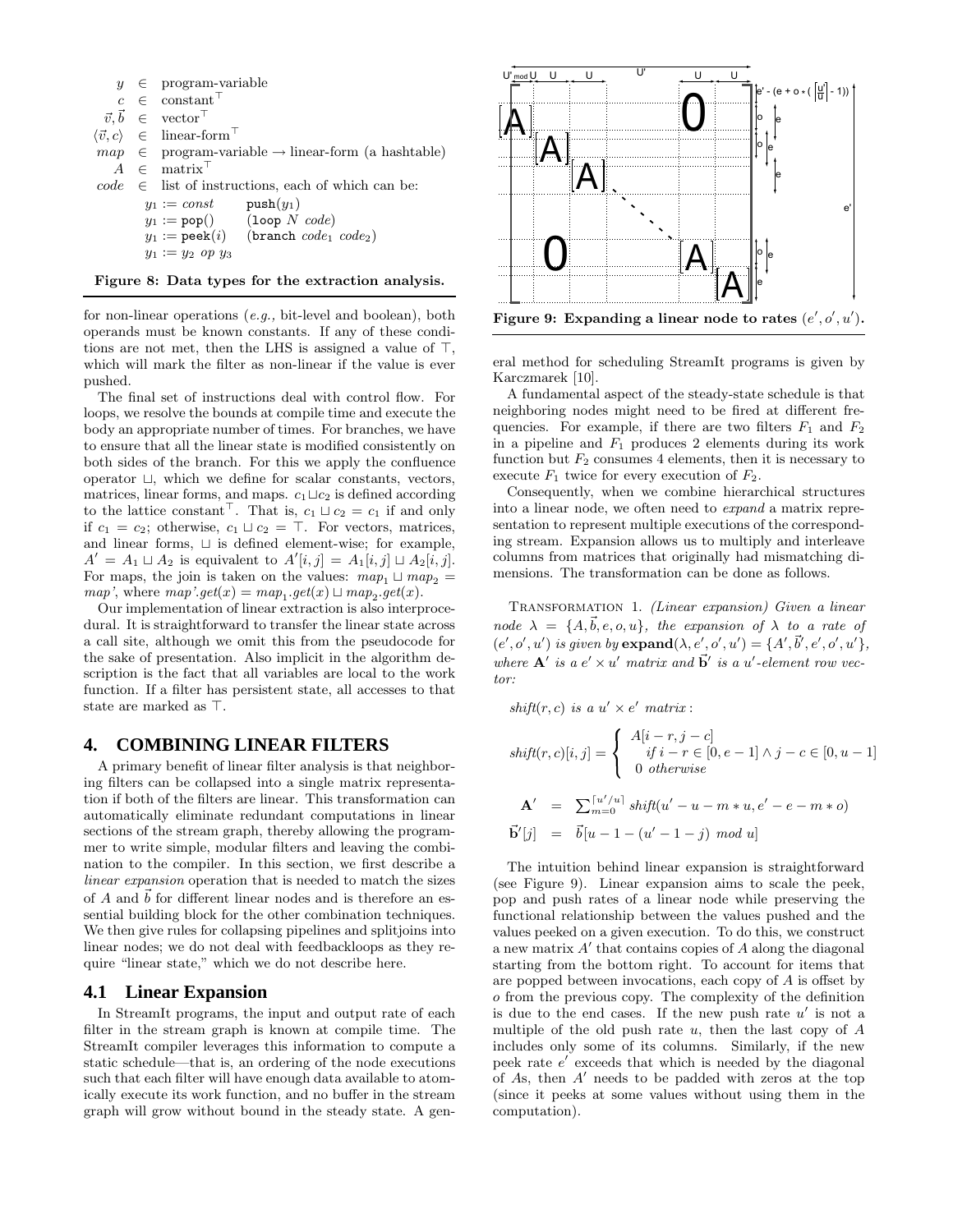Note that a sequence of executions of an expanded node  $\lambda'$  might not be equivalent to any sequence of executions of the original node  $\lambda$ , because expansion resets the push and pop rates and can thereby modify the ratio between them. However, if  $u' = k * u$  and  $o' = k * o$  for some integer k, then  $\lambda'$  is completely interchangeable with  $\lambda$ . In the combination rules that follow, we utilize linear expansion both in contexts that do and do not satisfy this condition.

#### **4.2 Collapsing Linear Pipelines**

The pipeline construct is used to compose streams in sequence, with the output of stream i connected to the input of stream  $i+1$ . The following transformation describes how to collapse two linear nodes in a pipeline; it can be applied repeatedly to collapse any number of neighboring linear nodes.

Transformation 2. (Pipeline combination) Given two linear nodes  $\lambda_1$  and  $\lambda_2$  where the output of  $\lambda_1$  is connected to the input of  $\lambda_2$  in a pipeline construct, the combination  $\mathbf{pipeline}(\lambda_1, \lambda_2) = \{ \mathbf{A}', \vec{\mathbf{b}}', \mathbf{e}', \mathbf{o}', \mathbf{u}' \}$  represents an equivalent node that can replace the original two. Its components are as follows:

$$
chanPop = lcm(u_1, o_2)
$$
  
\n
$$
chanPeek = chanPop + e_2 - o_2
$$
  
\n
$$
\lambda_1^e = expand(\lambda_1, (\frac{chanPeek}{u_1}) - 1) * o_1 + e_1,
$$
  
\n
$$
chanPop * \frac{o_1}{u_1}, chanPeek)
$$
  
\n
$$
\lambda_2^e = expand(\lambda_2, chanPeek, chanPop, chanPop * \frac{u_2}{o_2})
$$
  
\n
$$
A' = A_1^e A_2^e
$$
  
\n
$$
\vec{b}' = \vec{b}_1^e A_2^e + \vec{b}_2^e
$$
  
\n
$$
\vec{e}' = e_1^e
$$
  
\n
$$
\vec{a}' = a_2^e
$$

The basic forms of the above equations are simple to derive. Let  $\vec{x}_i$  and  $\vec{y}_i$  be the input and output channels, respectively, for  $\lambda_i$ . Then we have by definition that  $\vec{y}_1 = \vec{x}_1 A_1 + \vec{b}_1$ and  $\vec{y}_2 = \vec{x}_2 A_2 + \vec{b}_2$ . But since  $\lambda_1$  is connected to  $\lambda_2$ , we have that  $\vec{x}_2 = \vec{y}_1$  and thus  $\vec{y}_2 = \vec{y}_1 A_2 + \vec{b}_2$ . Substituting the value of  $\vec{y}_1$  from our first equation gives  $\vec{y}_2 = \vec{x}_1 A_1 A_2 + \vec{b}_1 A_2 + \vec{b}_2$ . Thus, the intuition is that the two-filter sequence can be represented by matrices  $A' = A_1 A_2$  and  $\vec{b}' = \vec{b}_1 A_2 + \vec{b}_2$ , with peek and pop rates borrowed from  $\lambda_1$  and the push rate borrowed from  $\lambda_2$ .

However, there are two implicit assumptions in the above analysis which complicate the equations for the general case. First, the dimensions of  $A_1$  and  $A_2$  must match for the matrix multiplication to be well-defined. If  $u_1 \neq e_2$ , we first construct expanded nodes  $\lambda_1^e$  and  $\lambda_2^e$  in which the push and peek rates match so  $A_1^e$  and  $A_2^e$  can be multiplied.

The second complication is with regards to peeking. If the downstream node  $\lambda_2$  peeks at items which it does not consume (*i.e.*, if  $e_2 > o_2$ ), then there needs to be a buffer to hold items that are read during multiple invocations of  $\lambda_2$ . However, in our current formulation, a linear node has no concept of internal state, such that this buffer cannot be incorporated into the collapsed representation. To deal with this issue, we adjust the expanded form of  $\lambda_1$  to recalculate items that  $\lambda_2$  uses more than once, thereby trading computation for storage space. This adjustment is evident in the push and pop rates chosen for  $\lambda_1^e$ : though  $\lambda_1$ 



Figure 10: Pipeline combination example.

pushes  $u_1$  items for every  $o_1$  items that it pops,  $\lambda_1^e$  pushes  $chanPeek * u_1$  for every  $chanPop * o_1$  that it pops. When  $\text{chanPeek} > \text{chanPop}$ , this means that the outputs of  $\lambda_1^e$ are overlapping, and chanPeek − chanPop items are being regenerated on every firing.

Note that although  $\lambda_1^e$  performs duplicate computations in the case where  $\lambda_2$  is peeking, this computation cost can be amortized by increasing the value of chanPop. That is, though the equations set chanPop as the least common multiple of  $u_1$  and  $o_2$ , any common multiple is legal. As *chanPop* grows, the regenerated portion chanPeek−chanPop becomes smaller on a percentage basis.

It is the case that some collapsed linear nodes are always less efficient than the original pipeline sequence. The worst case is when  $A_1^e$  is a column vector and  $A_2^e$  is a row vector, which requires  $O(N)$  operations originally but  $O(N^2)$ operations if combined (assuming vectors of length  $N$ ). To avoid such performance-degrading combinations, we employ an automated selection algorithm that only performs beneficial transformations (see Section 6).

Figure 10 illustrates the combination of back to back FIR filters. Since the push rate of the first filter  $(u_1 = 1)$  differs from the peek rate of the second  $(e_2 = 3)$ , the first filter must be expanded to  $\lambda_1^e = expand(\lambda_1, 4, 1, 3)$ . There is no need to expand the second filter, so  $\lambda_2^e = \lambda_2$ . By construction, we can now form the matrix product of  $A_1^e$  and  $A_2^e$ , which corresponds to the matrix for the overall linear node.

#### **4.3 Collapsing Linear SplitJoins**

The splitjoin construct allows the StreamIt programmer to express explicitly parallel computations. Data elements that arrive at the splitjoin are directed to the parallel child streams using one of two pre-defined splitter constructs: 1) duplicate, which sends a copy of each data item to all of the child streams, and 2) roundrobin, which distributes items cyclically according to an array of weights. The data from the parallel streams are combined back into a single stream by means of a roundrobin joiner with an array of weights w. First,  $w_0$  items from the leftmost child are placed onto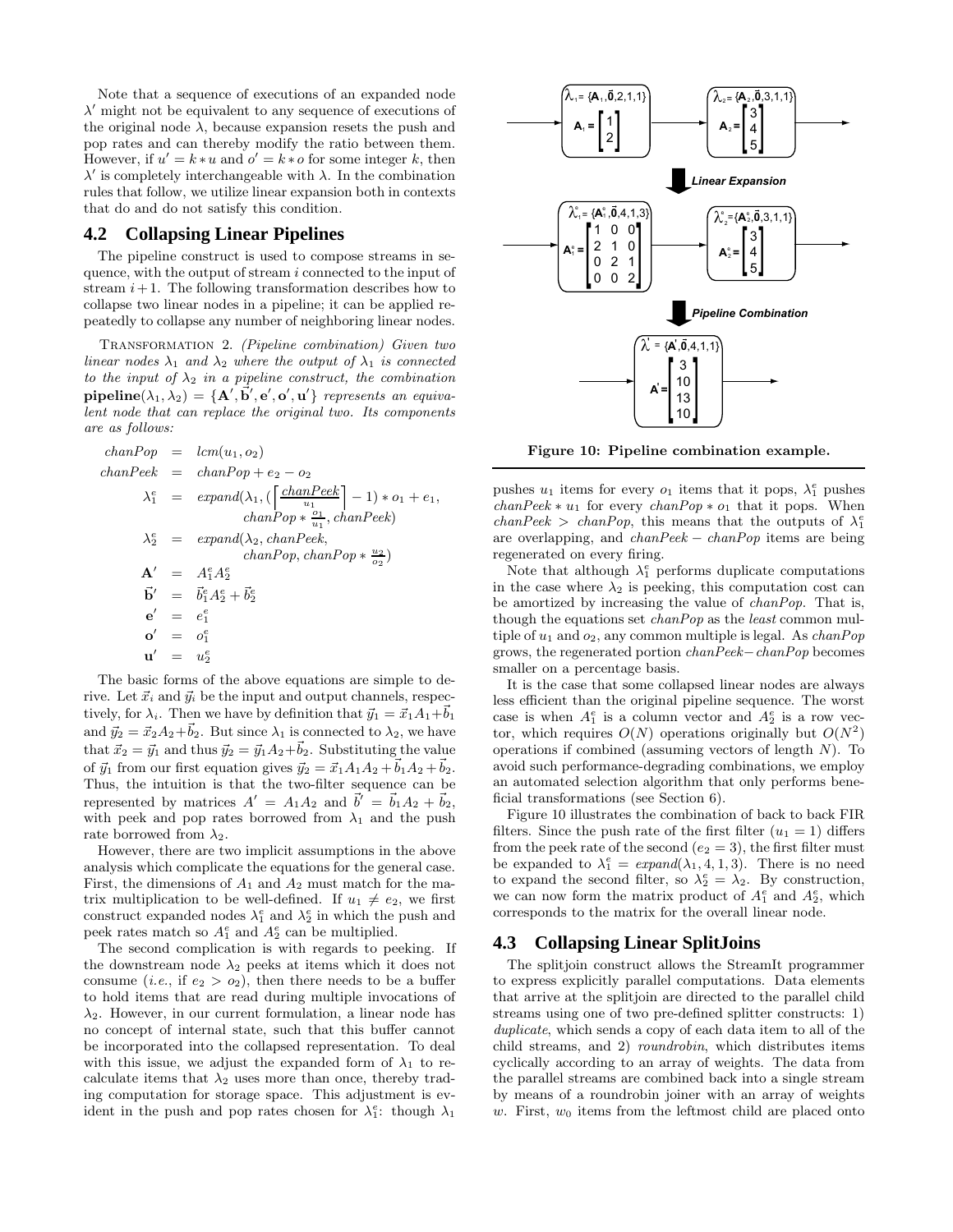the overall output tape, then  $w_1$  elements from the second leftmost child are used, and so on. The process repeats itself after  $\sum_{i=0}^{n-1} w_i$  elements has been pushed.

In this section, we demonstrate how to collapse a splitjoin into a single linear node when all of its children are linear nodes. Since the children of splitjoins in StreamIt can be parameterized, it is often the case that all sibling streams are linear if any one of them is linear. However, if a splitjoin contains only a few adjacent streams that are linear, then these streams can be combined by wrapping them in a hierarchical splitjoin and then collapsing the wrapper completely. Our technique also assumes that each splitjoin admits a valid steady-state schedule; this property is verified by the StreamIt semantic checker.

Our analysis distinguishes between two cases. For duplicate splitters, we directly construct a linear node from the child streams. For roundrobin splitters, we first convert to a duplicate splitter and then rely on the transformation for duplicate splitters. We describe these translations below.

#### *4.3.1 Duplicate Splitter*

Intuitively, there are three main steps to combining a duplicate splitjoin into a linear node. Since the combined node will represent a steady-state execution of the splitjoin construct, we first expand each child node according to its multiplicity in the schedule. Secondly, we ensure that each child's matrix representation has the same number of rows that is, that each child peeks at the same number of items. Once these conditions are satisfied, we can construct a matrix representation for the splitjoin by simply arranging the columns from child streams in the order specified by the joiner. Reordering columns is equivalent because with a duplicate splitter, each row of a child's linear representation refers to the same input element of the splitjoin. The transformation is described in mathematical terms below.

Transformation 3. (Duplicate splitjoin combination) Given a splitjoin s containing a duplicate splitter, children that are linear nodes  $\lambda_0 \ldots \lambda_{n-1}$ , and a roundrobin joiner with weights  $w_0 \ldots w_{n-1}$ , the combination splitjoin(s) =  ${A', \vec{b', e', o', u'}}$  represents an equivalent node that can replace the entire stream s. Its components are as follows:

$$
joinRep = lcm(\underbrace{lcm(u_0, w_0)}_{w_0}, \dots, \underbrace{lcm(u_{n-1}, w_{n-1})}_{w_{n-1}})
$$
\n
$$
maxPeek = max_i(o_i * rep_i + e_i - o_i)
$$
\n
$$
\forall k \in [0, n-1]:
$$
\n
$$
wSum_k = \sum_{i=0}^{k-1} w_i
$$
\n
$$
rep_k = \underbrace{w_k * joinRep}_{u_k}
$$
\n
$$
\lambda_k^e = expand(\lambda_k, maxPeek, o_k * rep_k, u_k * rep_k)
$$
\n
$$
\forall k \in [0, n-1], \forall m \in [0, joinRep - 1], \forall p \in [0, u_k - 1]:
$$
\n
$$
\mathbf{A}'[*, u' - 1 - p - m * wSum_n - wSum_k] = A_k^e[*, u_k^e - 1]
$$
\n
$$
\mathbf{b}'[u' - 1 - p - m * wSum_n - wSum_k] = b_k^e[u_k^e - 1 - p]
$$
\n
$$
\mathbf{a}' = e^e - \dots = e^e
$$

$$
\begin{array}{rcl}\n\mathbf{e}' & = & e_0^e = \dots = e_{n-1}^e \\
\mathbf{o}' & = & o_0^e = \dots = o_{n-1}^e \\
\mathbf{u}' & = & \text{join} \, \text{Rep} \, * \, \text{wSum}_n\n\end{array}
$$

The above formulation is derived as follows. The joinRep variable represents how many cycles the joiner completes in an execution of the splitjoin's steady-state schedule; it is



Figure 11: Matrix resulting from combining a splitjoin of rate-matched children.

the minimal number of cycles required for each child node to execute an integral number of times and for all of their output to be consumed by the joiner. Similarly,  $rep_k$  gives the execution count for child  $k$  in the steady state. Then, in keeping with the procedure described above,  $\lambda_k^e$  is the expansion of the  $k$ <sup>th</sup> node by a factor of  $rep_k$ , with the peek value set to the maximum peek across all of the expanded children. Following the expansion, each  $\lambda_i^e$  has the same number of rows, as the peek uniformization causes shorter matrices to be padded with rows of zeros at the top.

The final phase of the transformation is to re-arrange the columns of the child matrices into the columns of  $A'$ and  $\vec{b}'$  such that they generate the correct order of outputs. Though the equations are somewhat cumbersome, the concept is simple (see Figure 11): for the kth child and the mth cycle of the joiner, the pth item that is pushed by child  $k$ will appear at a certain location on the joiner's output tape. This location (relative to the start of the node's execution) is  $p + m * wSum_n + wSum_k$ , as the reader can verify. But since the right-most column of each array A holds the formula to compute the first item pushed, we need to subtract this location from the width of A when we are re-arranging the columns. The width of A is the total number of items pushed—u' in the case of  $A'$  and  $u_k^e$  in the case of  $A_k^e$ . Hence the equation as written above: we copy all items in a given column from  $A_k^e$  to  $A'$ , defining each location in  $A'$  exactly once. The procedure for  $\vec{b}$  is analogous.

It remains to calculate the peek, pop and push rates of the combined node. The peek rate  $e'$  is simply  $maxPeek$ , which we defined to be equivalent for all the expanded child nodes. The push rate  $\omega_i^2 \cdot \omega_j^2 = \omega_i^2 \cdot \omega_j^2$  is equivalent to the number of items processed through the joiner in one steady-state execution. Finally, for the pop rate we rely on the fact that the splitjoin is well-formed and admits a schedule in which no buffer grows without bound. If this is the case, then the pop rates must be equivalent for all the expanded streams; otherwise, some outputs of the splitter would accumulate infinitely on the input channel of some stream.

These input and output rates, in combination with the values of  $A'$  and  $\vec{b}'$ , define a linear node that exactly represents the parallel combination of linear child nodes fed with a duplicate splitter. Figure 12 provides an example of splitjoin combination.

#### *4.3.2 Roundrobin Splitter*

 $- p$ ]

In the case of a roundrobin splitter, items are directed to each child stream  $s_i$  according to weight  $v_i$ : the first  $v_0$  items are sent to  $s_0$ , the next  $v_1$  items are sent to  $s_1$ , and so on. Since a child never sees the items that are sent to sibling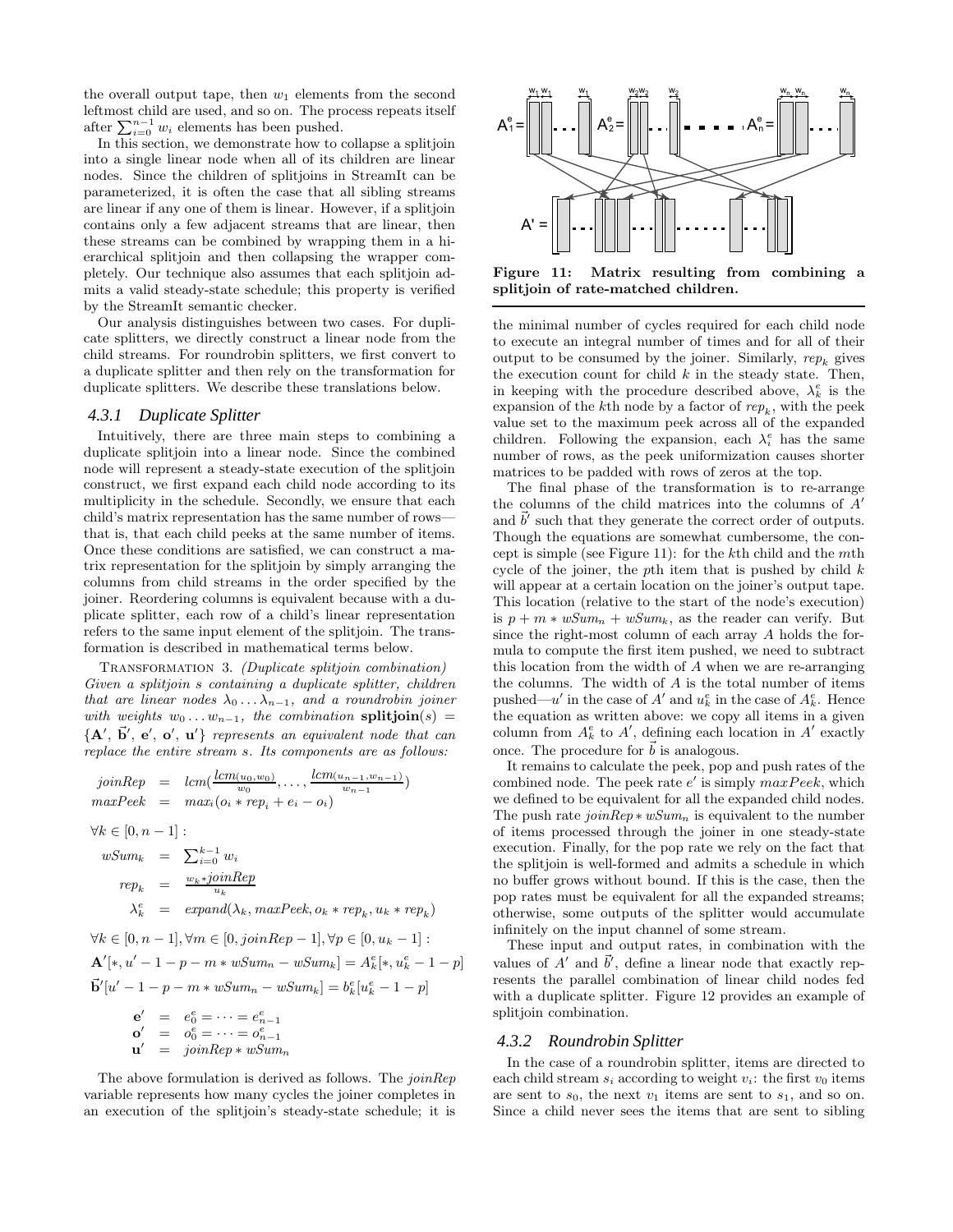streams, the items that are seen by a given child form a periodic but non-contiguous segment of the splitjoin's input tape. Thus, in collapsing the splitjoin, we are unable to directly use the columns of child matrices as we did with a duplicate splitter, since with a roundrobin splitter these matrices are operating on disjoint sections of the input.

Instead, we collapse linear splitjoins with a roundrobin splitter by converting the splitjoin to use a duplicate splitter. In order to maintain correctness, we add a decimator on each branch of the splitjoin that eliminates items which were intended for other streams.

TRANSFORMATION 4. (Roundrobin to duplicate) Given a splitjoin s containing a roundrobin splitter with weights  $v_0 \ldots$  $v_{n-1}$ , children that are linear nodes  $\lambda_0 \ldots \lambda_{n-1}$ , and a roundrobin joiner j, the transformed  $rr-to-dup(s)$  is a splitjoin with a duplicate splitter, linear child nodes  $\lambda'_0 \ldots \lambda'_{n-1}$ , and roundrobin joiner j. The child nodes are computed as follows:

$$
vSum_k = \sum_{i=0}^{k-1} v_i
$$
  
\n
$$
vTot = vSum_n
$$
  
\n
$$
\forall k \in [0, n-1]:
$$
  
\n
$$
decimate[k] \text{ is a linear node } \{A, \vec{0}, vTot, vTot, v_k\}
$$
  
\n
$$
where \ A[i, j] = \begin{cases} 1 & \text{if } i = vTot - vSum_{k+1} + j \\ 0 & \text{otherwise} \end{cases}
$$
  
\n
$$
\lambda'_k = pipeline(decimate[k], \lambda_k)
$$

In the above translation, we utilize the linear pipeline combinator *pipeline* to construct each new child node  $\lambda_i^e$ as a composition of a decimator and the original node  $\lambda_i$ . The kth decimator consists of a  $vTot \times v_k$  matrix that consumes  $vTot$  items, which is the number of items processed in one cycle of the roundrobin splitter. The  $v_k$  items that are intended for stream  $k$  are copied with a coefficient of 1, while all others are eliminated with a coefficient of 0.

#### **4.4 Applications of Linear Combination**

There are numerous instances where the linear combination transformation could benefit a programmer. For example, although a bandpass filter can be implemented with a low pass filter followed by a high pass filter, actual implementations determine the coefficients of a single combined filter that performs the same computation. While a simple bandpass filter is easy to combine manually, in an actual system several different filters might be designed and implemented by several different engineers, making overall filter combination infeasible.

Another common operation in discrete time signal processing is downsampling to reduce the computational requirements of a system. Downsampling is most often implemented as a low pass filter followed by an M compressor which passes every Mth input item to the output. In practice, the filters are combined to avoid computing dead items in the low pass filter. However, the system specification contains both elements for the sake of understanding. Our analysis can start with the specification and derive the efficient version automatically.

A final example is a multi-band equalizer, in which N different frequency bands are filtered in parallel (see our FM-Radio benchmark). If these filters are time invariant, then they can be collapsed into a single node. However, designing this single overall filter is difficult, and any subsequent



Figure 12: Splitjoin combination example.

changes to any one of the sub filters will necessitate a total redesign of the filter. With our automated combination process, any subsequent design changes will necessitate only a recompile rather than a manual redesign.

#### **5. TRANSLATION TO FREQUENCY**

In this section, we demonstrate how we can leverage our linear representation to automatically perform a common domain-specific optimization: translation to the frequency domain. First, we show that a linear node is equivalent to a set of convolution sums, which can benefit from algorithmic gains if performed in frequency rather than time. We then present an optimized code generation strategy for transforming linear nodes to frequency.

#### **5.1 Basic Frequency Implementation**

Our first goal is to show that the computation of a linear node can be represented as a convolution sum. Consider executing m iterations of a linear node  $\lambda = \{A, \vec{0}, e, 1, 1\}$  that is, a node with  $\vec{b} = \vec{0}$  and push = pop = 1 (these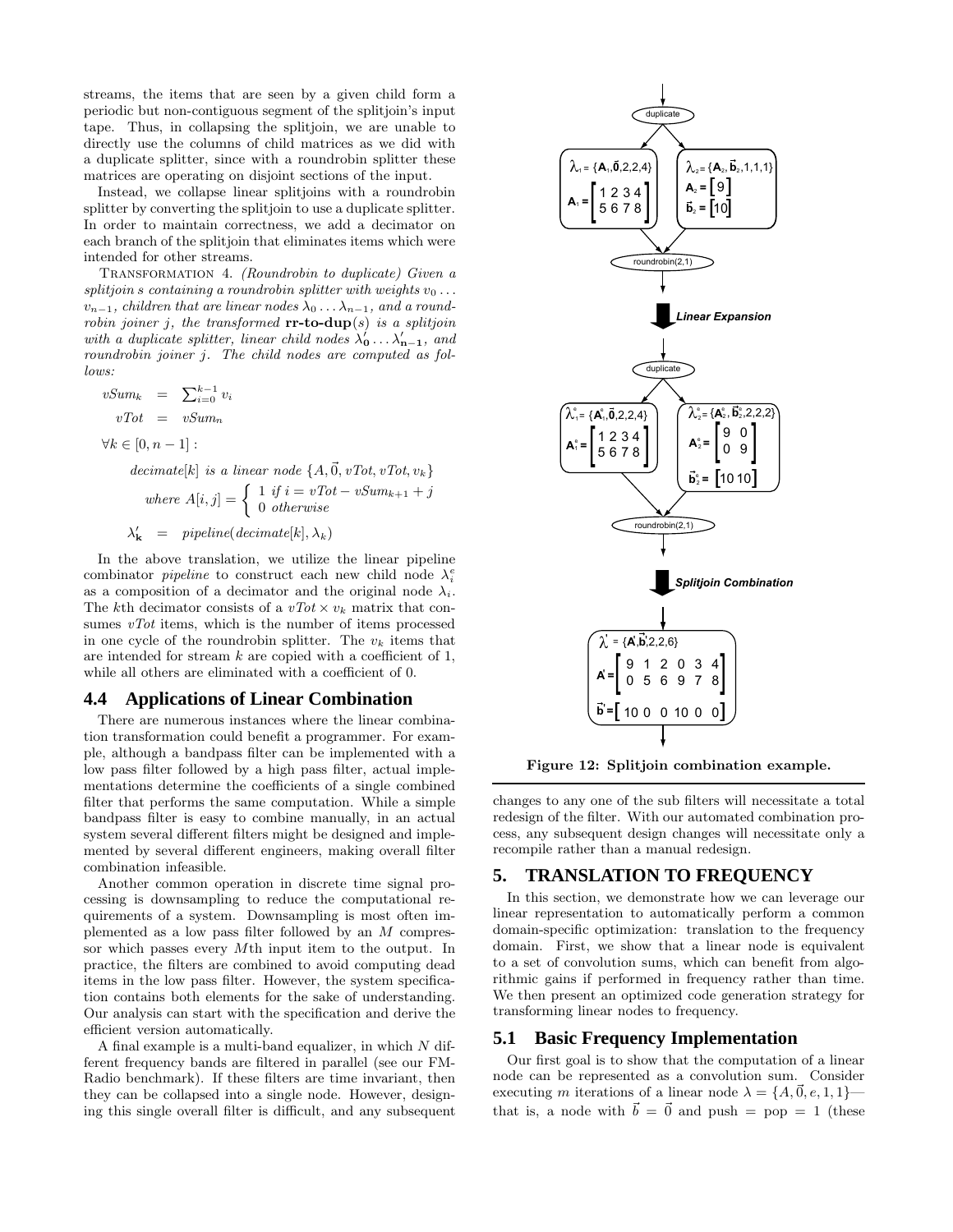assumptions will be relaxed below). Let  $\vec{out}[i]$  represent the ith value that is pushed during execution, let  $\tilde{m}[i]$  hold the value of  $peek(i)$  as seen before the execution begins, and let  $\vec{y}$  be the convolution of the only column of A with the vector  $\vec{m}$  (that is,  $\vec{y} = A[*, 0] * \vec{m}$ ). Note that  $\vec{out}$  is an m-element vector,  $A[*, 0]$  is an e-element vector,  $\vec{m}$  is an  $(m+e-1)$ -element vector, and  $\vec{y}$  is an  $(m+2e-2)$ -element vector.

Then, we make the following claim:

$$
\forall i \in [0, m-1]: \quad o\vec{u}t[i] = \vec{y}[i + e - 1] \tag{1}
$$

To see that this is true, recall the definition of convolution:

$$
\vec{y}[i] = A[i, 0] * \vec{in}[i] = \sum_{k=-\infty}^{\infty} A[k, 0] \vec{in}[i - k]
$$

Substituting  $\vec{i}$  by its definition, and restricting k to range over the valid rows of A, we have:

$$
\vec{y}[i] = \sum_{k=0}^{e-1} A[k, 0] \text{peek}(i - k)
$$

Remapping the index  $i$  to  $i + e - 1$  makes the right hand side equivalent to  $\vec{out}[i]$ , by Definition 1. Claim 1 follows.

In other words, values pushed by a linear node can be calculated by a convolution of the input tape with the coefficients A. The significance of this fact is that a convolution operation can be implemented very efficiently by using the Fast Fourier Transform (FFT) to translate into the frequency domain. To compute the convolution, the N-point FFTs of  $\vec{m}$  and  $A[*, 0]$  are calculated to obtain  $\vec{X}$  and  $\vec{H}$ , respectively, each of which is a complex-valued vector of length N. Element-wise multiplication of  $\vec{X}$  and  $\vec{H}$  yields a vector  $\vec{Y}$ , to which the inverse transform (IFFT) is applied to obtain  $\vec{y}$ . Convolution in the frequency domain requires  $O(N \lg(N))$  operations, as each FFT and IFFT has a cost of  $O(N \lg(N))$  and the vector multiplication is  $O(N)$ . By contrast, the complexity is  $O(N^2)$  in the time domain, as each of the N output values requires  $O(N)$  operations. For more details, refer to [15].

We can use the procedure described above to implement a linear node in the frequency domain. We simply calculate  $\vec{y} = A[*, 0]*\vec{i}n$ , and extract values  $\vec{y}[e-1] \dots \vec{y}[m+(e-1)-1]$ as the m values pushed by the node. Note that  $\vec{y}[i]$  is also defined for  $i \in [0, e-2]$  and  $i \in [m+e-1, m+2e-2]$ ; these values represent partial sums in which some coefficients were excluded. Our naïve implementation simply disregards these values. However, in the next section, we give an optimized implementation that takes advantage of them.

The only task remaining for the implementation is to choose  $N$ , the FFT size, and  $m$ , the number of iterations to execute at once in the frequency domain. According to Fourier's theorem, an N-point FFT can exactly represent any discrete sequence of N numbers, so the only constraint on N and m is that  $N \ge m + 2e - 1$ . For performance reasons, N should be a power of two and as large as possible. In our implementation, we set  $N$  to the first power of two that is greater than or equal to 2e, and then set  $m = N - 2e + 1$ . This strikes a reasonable compromise between storage space and performance for our uniprocessor benchmarking platform; the choice of  $N$  should be adjusted for the particular resource constraints of the target architecture.

The transformation below gives a naïve translation of a linear node to the frequency domain. In addition, it relaxes

all of the assumptions that we made above. The algorithm allows for a non-zero value of  $\vec{b}$  by simply adding  $\vec{b}$  after returning from the frequency domain. To accommodate a push rate greater than one, the algorithm generates matrices for  $\vec{Y}$  and  $\vec{y}$  and alternates pushing values from each column of  $\vec{y}$  in turn. Finally, to accommodate a pop rate greater than one, the algorithm proceeds as if the pop rate was one and adds a special decimator node that discards the extra outputs. Though this introduces inefficiency by calculating values that are never used, it still leaves room for large performance improvements, as the frequency transformation can improve performance by a large factor (see Section 7).

TRANSFORMATION 5. (Naïve frequency implementation) Given a linear node  $\lambda = \{A, \vec{b}, e, o, u\}$ , the following stream is a naïve implementation of  $\lambda$  in the frequency domain:

```
float \rightarrow float pipeline naiveFreq (A, \vec{b}, e, o, u) {
  add float \rightarrow float filter {
     N \leftarrow 2^{\lceil \lg(2e) \rceil}m \leftarrow N - 2e + 1init {
      for j = 0 to u - 1\vec{H}[*, j] \leftarrow \textbf{FFT}(N, A[*, u-1-j])}
    work peek m + e - 1 pop m push u * m {
      \vec{x} \leftarrow \text{peak}(0 \dots m + e - 2)\vec{X} \leftarrow \textbf{FFT}(N, \vec{x})for j = 0 to u - 1 {
         \vec{Y}[*, j] \leftarrow \vec{X}.* \vec{H}[*, j]\vec{y}[*, j] \leftarrow \textbf{IFFT}(N, \vec{Y}[*, j])}
      for i = 0 to m - 1 {
        pop()
        for j = 0 to u - 1push(\vec{y} | i + e - 1, j] + \vec{b}|j|)}
    }
  }
  add FreqDecimator(o, u)
}
float \rightarrow float filter freqDecimator (o, u) {
  work peek u * o pop u * o push u \nvertfor i = 0 to u - 1push(pop())
    for i = 0 to u - 1for j = 0 to o - 2pop()
  }
}
```
# **5.2 Optimized Frequency Implementation**

The naïve frequency implementation discards  $e - 1$  elements from the beginning and end of each column of  $\vec{y}$  that it computes. These values represent partial sums in which some of the coefficients of A are excluded. However, for  $i \in [0, e-2], \ \vec{y}[i, j]$  in one iteration contains the missing terms from  $\vec{y}[m + e - 1 + i, j]$  in the previous iteration. The sum of these two elements gives a valid output for the filter. This symmetry arises from the convolution of A "off the edges" of the input block that we consider in a given iteration. Reusing the partial sums—which is exploited in the transformation below—is one of several methods that use blocking to efficiently convolve a short filter with a large amount of input [15].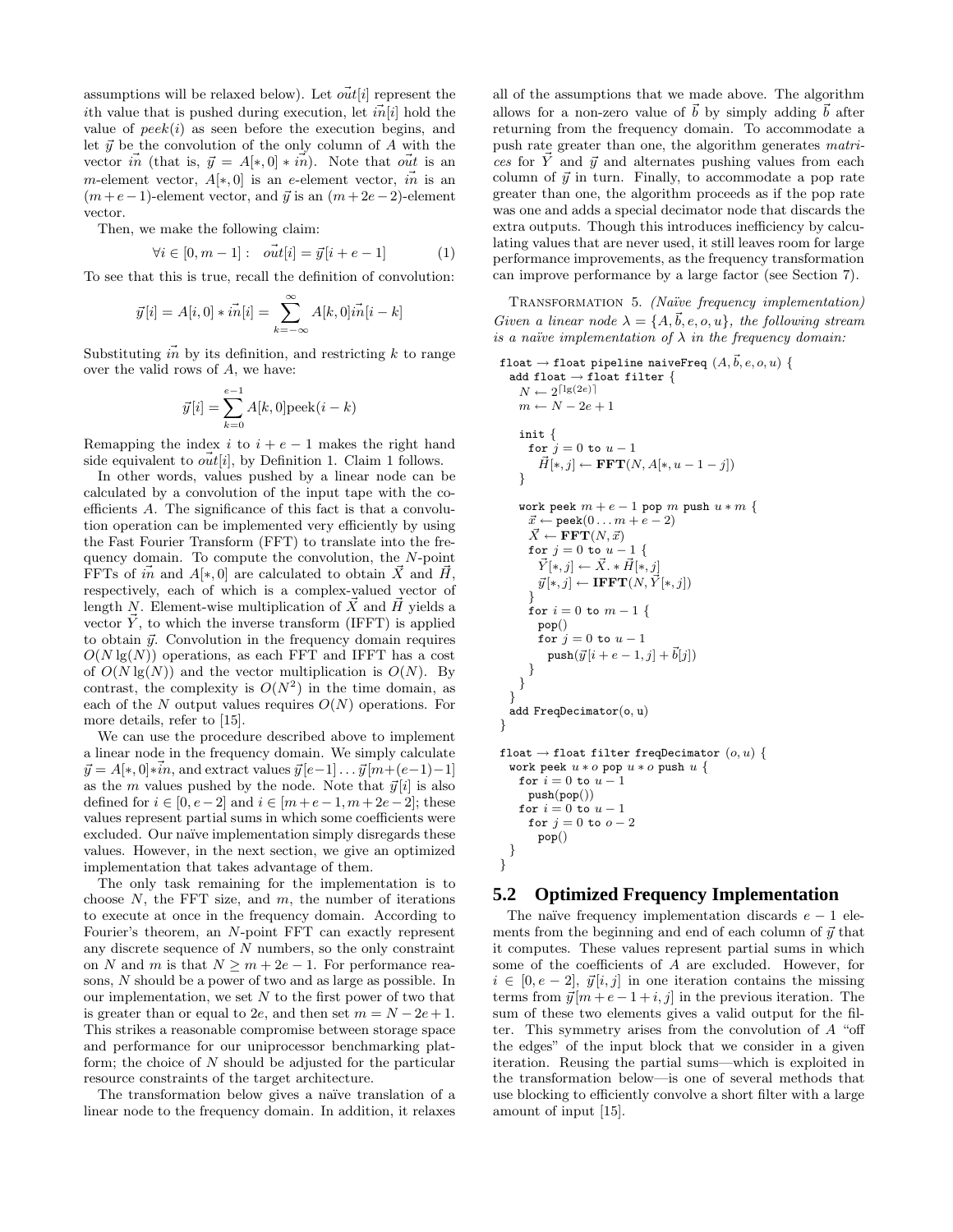TRANSFORMATION 6. (Optimized frequency implementation) Given a linear node  $\lambda = \{A, \vec{b}, e, o, u\}$ , the following stream is an optimized implementation of  $\lambda$  in the frequency domain:

```
float \rightarrow float pipeline optimizedFreq (A, \vec{b}, e, o, u) {
  add float \rightarrow float filter {
     N \leftarrow 2^{\lceil \lg(2e) \rceil}m \leftarrow N - 2e + 1parials \leftarrow new array[0 \dots e-2, 0 \dots u-1]r \leftarrow m + e - 1init {
      for j = 0 to u - 1\vec{H}[*, j] \leftarrow \textbf{FFT}(N, A[*, u-1-j])}
    prework peek r pop r push u * m {
      \vec{x} \leftarrow \text{pop}(0 \dots m + e - 2)\vec{X} \leftarrow \textbf{FFT}(N, \vec{x})for j = 0 to u - 1 {
         \vec{Y}[*, j] \leftarrow \vec{X}.* \vec{H}[*, j]\vec{y}[*, j] \leftarrow \textbf{IFFT}(N, \vec{Y}[*, j])partial s[*, j] \leftarrow \vec{y}[m + e - 1 \dots m + 2e - 3, j]}
      for i = 0 to m - 1for j = 0 to u - 1push(\vec{y}[i + e - 1, j] + \vec{b}[j])}
    work peek r pop r push u * r {
      \vec{x} \leftarrow \texttt{pop}(0 \dots m + e - 2)\vec{X} \leftarrow \textbf{FFT}(N, \vec{x})for j = 0 to u - 1 {
         \vec{Y}[*, j] \leftarrow \vec{X}.* \vec{H}[*, j]\vec{y}[*, j] \leftarrow \textbf{IFFT}(N, \vec{Y}[*, j])}
      for i = 0 to e - 1for j = 0 to u - 1 {
           push(\vec{y}[i, j] + partials[i, j])parilials[i, j] \leftarrow \vec{y}[m + e - 1 + i, j]}
      for i = 0 to m - 1for j = 0 to u - 1push(\vec{y} [i + e - 1, j] + \vec{b}[j])}
   }
  add Decimator(o, u) // see Transformation 5
}
```
# **5.3 Applications ofFrequencyTransformation**

The transformation to the frequency domain is straightforward in theory and very common in practice. However, the detailed record keeping, transform size selection, and state management make an actual implementation quite involved. Further, as the complexity of DSP programs continues to grow, manually determining the disparate regions across which to apply this optimization is an ever more daunting task. For example, several filters individually may not perform sufficiently large convolutions to merit a frequency transformation, but after a linear combination of multiple filters the transformation could be beneficial. Differing levels of architectural support for various convolution and frequency operations further complicates the task of choosing the best transform. Our compiler automatically determines all the necessary information and transforms the computation into the frequency domain.

# **6. OPTIMIZATION SELECTION**

To reap the maximum benefit from the optimizations described in the previous two sections, it is important to apply them selectively. There are two components of the optimization selection problem: first, to determine the sequence of optimizations that will give the highest performance for a given arrangement of the stream graph, and second, to determine the arrangement of the stream graph that will give the highest performance overall. In this section, we explain the relevance of each of these problems, and we present an effective selection algorithm that relies on dynamic programming to quickly explore a large space of configurations.

#### **6.1 The Selection Problem**

First, the selection of optimizations for a given stream graph can have a large impact on performance. As alluded to in Section 4, linear combination can increase the number of arithmetic operations required, e.g., if combining a two-element pipeline where the second filter pushes more items than it peeks. However, such a combination might be justified if it enables further combination with other components and leads to a benefit overall. Another consideration is that as the pop rate grows, the benefit of converting to frequency diminishes; thus, it might be preferable to transform smaller sections of the graph to frequency, or to perform linear combination only. This occurs in our Vocoder and FMRadio benchmarks, in which the selection algorithm improves performance by choosing plain linear combination over frequency translation.

Second, the arrangement of the stream graph can dictate which transformations are possible to apply. Since our transformations operate on an entire pipeline or splitjoin construct, the graph often needs to be refactored to put linear nodes in their own hierarchical unit. For example, in our TargetDetect benchmark, we cut a splitjoin horizontally and collapse the top piece before converting to the frequency domain, thereby amortizing the cost of the FFT on the input items. In our Vocoder benchmark, we cut a splitjoin vertically in order to separate the non-linear filters on the left and combine all of the filters on the right into a single linear node.

#### **6.2 Dynamic Programming Solution**

Our optimization selection algorithm, shown in Figures 13 and 14, automatically derives the example transformations described above. Intuitively, the algorithm works by estimating the minimum cost for each structure in the stream graph. The minimum cost represents the best of three configurations: 1) collapsed and implemented in the time domain, 2) collapsed and implemented in the frequency domain, and 3) uncollapsed and implemented as a hierarchical unit. The cost functions for the collapsed cases are guided by profiler feedback, as described below. For the uncollapsed case, the cost is the sum of each child's minimum cost. However, instead of considering the children directly, the children are refactored into many different configurations, and the cost is taken as the minimum over all configurations. This allows the algorithm to simultaneously solve for the best set of transformations and the best arrangement of the stream graph.

The key to the algorithm's efficiency is the manner in which it considers refactoring the children of hierarchical nodes. Instead of considering arbitrary arrangements of the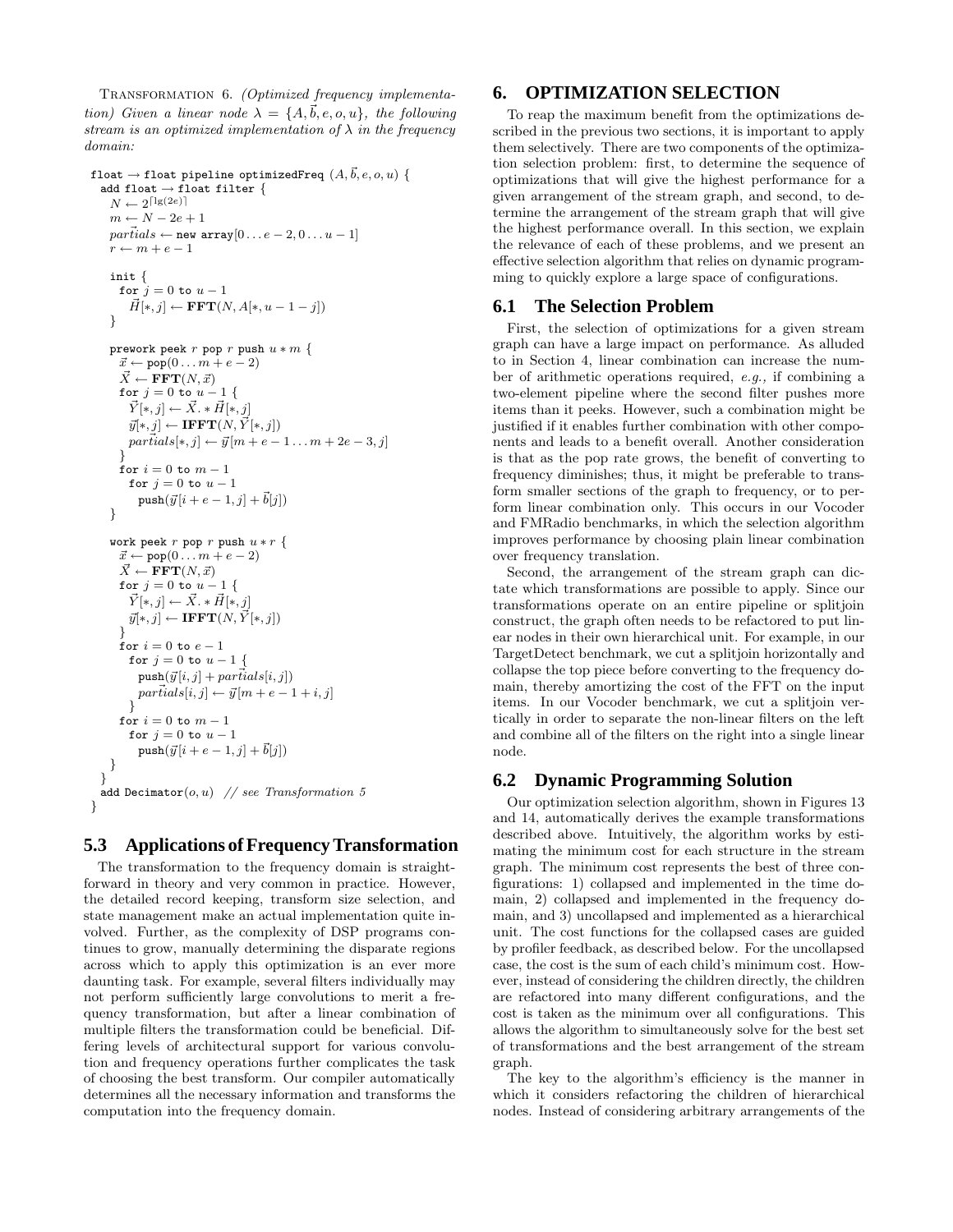```
// types of transformations we consider for each stream
enum Transform { ANY, LINEAR, FREQ, NONE }
```

```
// a tuple representing a cost and a stream
struct Config {
  int cost : cost of the configuration
  Stream str : Stream corresponding to the lowest cost
}
// a hierarchical stream element
struct Stream {
  int height : number of rows in the container<br>
int width[y] : number of columns in row y
                       : number of columns in row y
  int child[x, y] : child in position (x, y) [column x, row y]
}
```
Figure 13: Type declarations for code in Figure 14.

stream graph, it considers only rectangular partitions, in which a given splitjoin is divided into two child splitjoins by either a horizontal or vertical cut. This approach works well in practice, because splitjoins often have symmetrical child streams in which linear components can be separated by a straight line. Moreover, as the child splitjoins are decomposed and evaluated, there are overlapping sub-problems that enable us to search the space of child configurations in polynomial time, using dynamic programming.

A subtlety in the pseudocode of Figure 14 is with regards to the translation from a StreamIt graph to a set of hierarchical Stream objects. In the pseudocode, each Stream corresponds only to a pipeline; adjacent splitjoin objects are wrapped in a pipeline and their children are considered as direct children of the pipeline. This enables different parts of neighboring splitjoins to be combined. However, it implies that a Stream might have a different width at different points (since neighboring splitjoins could have differing widths); this necessitates the addition of the width array to the algorithm.

# **6.3 Cost Functions**

The pseudocode in Figure 14 refers to functions getDirect-Cost and getFrequencyCost that estimate a node's execution time if implemented in the time domain or the frequency domain. These cost functions can be tailored to a specific architecture and code generation strategy. For example, if there is architecture-level support for convolution operations (such as the the FIRS instruction in the TMS320C54x [18]), then this would effect the cost for certain dimensions of matrices; similarly, if a matrix multiplication algorithm is available that exploits symmetry or sparsity in a matrix, then this benefit could be accounted for where it applies. In our implementation, we use the following versions of the cost functions (let  $\lambda = (A, \vec{b}, e, o, u)$  be the linear node corresponding to stream  $s$ ):

$$
getDirectCost(s) = \begin{cases} \infty & (\text{if } s \text{ is roundrobin splitjoin}) \\ 185 + 2 * u + & (\text{otherwise}) \\ |\{i \ s.t. \ \vec{b}_i \neq 0\}| + \\ 3 * |\{(i, j) \ s.t. \ A_{i,j} \neq 0\}| \end{cases}
$$

 $getFrequencyCost(s) =$ 

$$
\[185 + 2*u + u * ln\left(\frac{1+4*e}{1+\frac{2^{\lceil \log(2*e) \rceil}}{50}}\right)\] * max(o, 1) + dec(s)
$$

 $dec(s) = (o-1) * (185 + 4 * u)$ 

// global variable holding the lowest-cost Config for nodes //  $(x_1, x_2, y_1, y_2)$  of Stream <s> if Transform <t> is applied Config memoTable[s, t,  $x_1$ ,  $x_2$ ,  $y_1$ ,  $y_2$ ]

```
// given original Stream <s>, return optimized stream
Stream toplevel (Stream s)
initialize all entries of memoTable to Config(-1, null)
return getCost(s, ANY).str
```
// returns lowest-cost Config for Stream <s> under Transform <t> Config getCost (Stream s, Transform t) if  $(t = ANY)$  $c_1 \leftarrow \text{getCost}(s, LINEAR)$  $c_2 \leftarrow getCost(s, FRED)$  $c_3 \leftarrow getCost(s, NONE)$ return  $c_i$  s.t.  $c_i$ .cost =  $min(c_1$ .cost,  $c_2$ .cost,  $c_3$ .cost) else if (s is Node) return getNodeCost(s, t) else // s is Container  $maxWidth \leftarrow max(s$ **width[0], ..., s.width[s.height-1]** $)$ return getContainerCost(s, t, 0, maxWidth-1, 0, s.height-1) // returns lowest-cost Config for Node <s> under Transform <t> Config getNodeCost (Stream s, Transform t)

// scale cost by the number of times <s> executes in the steady-state schedule  $scalingFactor \leftarrow executionsPerSteadyState(s)$ 

```
if (t = LINEAR)if (isLinear(s)) return Config(scalingFactor \times getDirectCost(s),
                                 makeLinearImplementation(s))
```

```
else return Config(\infty, s)
```

```
else if (t = FRED)if (isLinear(s) \land canConvertToFrequency(s))
    return Config(scalingFactor \times getFrequencyCost(s),
                   makeFreqImplementation(s))
```
else return  $Config(\infty, s)$ 

```
else \frac{1}{t} = NONEif (isLinear(s)) return Config(scalingFactor \times getDirectCost(s), s)
  else return Config(0, s) // don't tally up costs of non-linear nodes
```
// returns lowest-cost Config for children  $(x_1..x_2, y_1..y_2)$  of  $\leq s$  under  $\leq t$ Config getContainerCost (Stream s, Transform t, int  $x_1$ , int  $x_2$ , int  $y_1$ , int  $y_2$ ) // if we've exceeded the width of this node, then trim down to actual width  $x_2 \leftarrow min(x_2, max(width[y_1], ..., width[y_2]) - 1)$ 

```
// if value is memoized, return it
if (memoTable[s, t, x_1, x_2, y_1, y_2] \neq -1)
  return memoTable[s, t, x_1, x_2, y_1, y_2]
```

```
if (x_1 = x_2 \wedge y_1 = y_2) // if down to one child, descend into it
   result \leftarrow getCost(s.child[x_1, y_1], t)
```

```
// if the transform will collapse children, then treat them as a single node
if (t = LINEAR \vee t = FREO)
```

```
result \leftarrow getNodeCost(extractSubstream(s, x<sub>1</sub>, x<sub>2</sub>, y<sub>1</sub>, y<sub>2</sub>), t)
```

```
if (t = \text{NONE})result = Cost (\infty, s)// try horizontal cut
   for yPivot \leftarrow y<sub>1</sub> to y<sub>2</sub>-1 do
      // get cost of 2-element Pipeline; remember Config if it is best so far
      c_1 \leftarrow getCost(s, ANY, x_1, x_2, y_1, yPivot)c_2 \leftarrow getCost(s, ANY, x_1, x_2, yPivot+1, y_2)if (c_1.\text{cost} + c_2.\text{cost} < \text{result}.\text{cost})result \leftarrow Config(c_1.cost+c_2.cost, Pipeline(c_1.str, c_2.str))// can only do vertical cut if all child streams belong to same splitjoin
   \textbf{if} (sameSplitJoinParent(s.child[x<sub>1</sub>, y<sub>1</sub>], s.child[x<sub>2</sub>, y<sub>2</sub>]))
      for xPivot = x_1 to x_2-1 do
          // get cost of 2-element SplitJoin; remember Config if it is best so far
          c_1 \leftarrow getCost(s, ANY, x_1, xPivot, y_1, y_2)
```
 $c_2 \leftarrow \text{getCost}(s, \text{ANY}, x\text{Pivot}+1, x_2, y_1, y_2)$ if  $(c_1.\text{cost} + c_2.\text{cost} <$  result.cost)

 $result \leftarrow Config(c_1.cost+c_2.cost, SplitJoin(c_1.str,c_2.str))$ 

memoTable[s, t,  $x_1$ ,  $x_2$ ,  $y_1$ ,  $y_2$ ]  $\leftarrow$  result return result

Figure 14: Algorithm for optimization selection.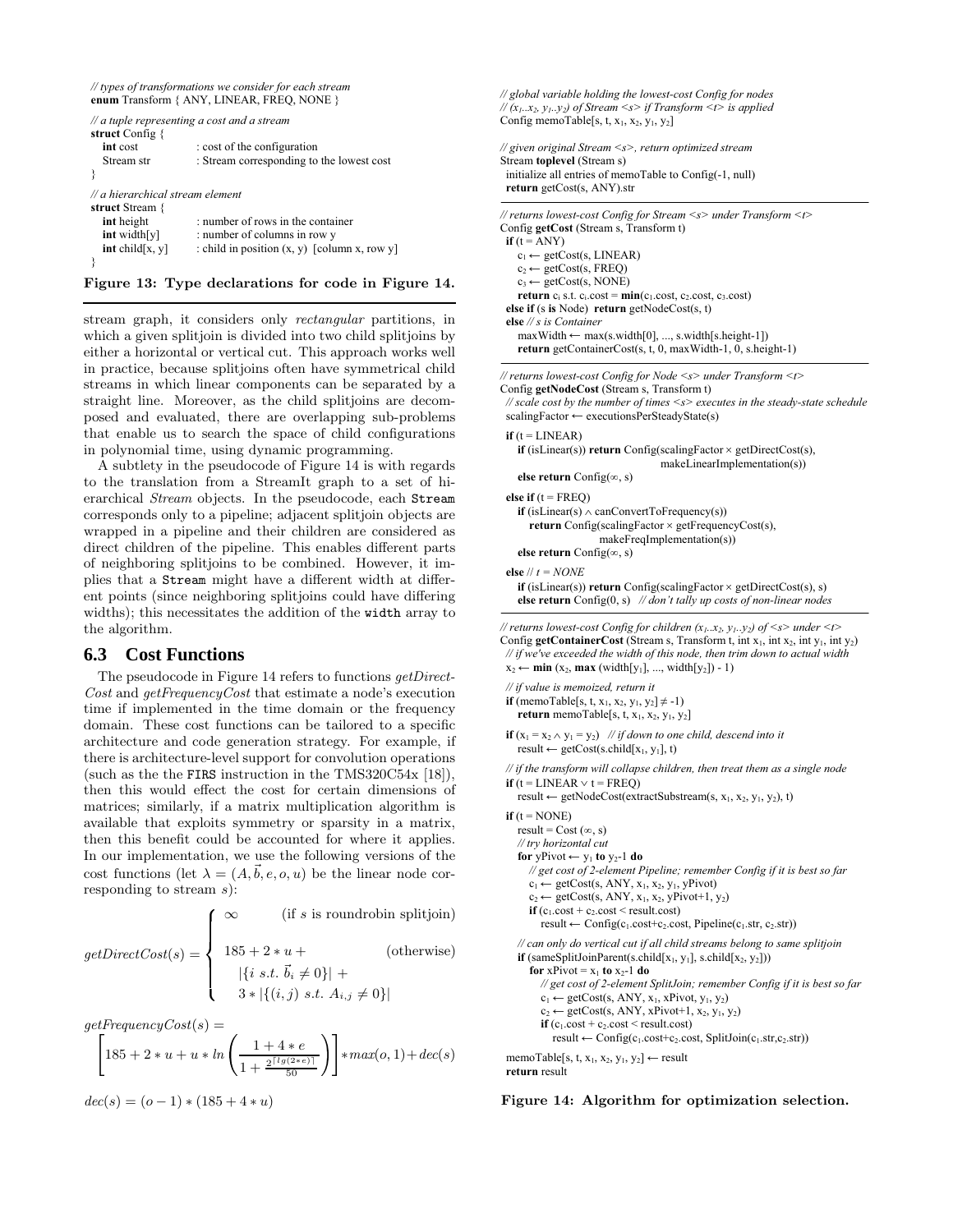|                  |                                | Originally       |                      |             | <b>After Optimizations</b> |                  |                             |  |
|------------------|--------------------------------|------------------|----------------------|-------------|----------------------------|------------------|-----------------------------|--|
| <b>Benchmark</b> | <b>Filters</b>                 | <b>Pipelines</b> | <b>SplitJoins</b>    | Average     | Filters                    | <b>Pipelines</b> | <b>SplitJoins</b>           |  |
|                  | 'linear)                       | (linear)         | (linear)             | vector size |                            |                  |                             |  |
| FIR.             | 1<br>3                         | 1(0)             | (O)                  | 256         | 3                          |                  |                             |  |
| RateConvert      | 5(3)                           | (1)<br>2         | 0)                   | 102         | 4                          |                  |                             |  |
| Target Detect    | 10<br>(4)                      | (0)<br>6         | 'O                   | 300         |                            |                  |                             |  |
| FMRadio          | $^{\prime}2\overline{2}$<br>26 | (9)              | $^{(2)}$<br>ີ        | 40          | 5                          |                  |                             |  |
| Radar            | (60)<br>76                     | 17<br>(0)        | $\overline{2}$<br>0) | 4412        | 38                         | 17               | $\mathcal{D}_{\mathcal{L}}$ |  |
| FilterBank       | (24)<br>27                     | 17<br>(9)        | $^{\prime}$ 4<br>4   | 52          | 3                          |                  |                             |  |
| Vocoder          | (13)<br>7                      | (8)<br>10        | $\overline{2}$<br>1  | 60          | 6                          | 2                |                             |  |
| Oversampler      | (8)<br>10                      | (1)              | (0)                  | 33          | 3                          |                  |                             |  |
| DToA             | (10)<br>l4 i                   | (1)<br>3         | (0)                  | 52          |                            | $\mathcal{D}$    | $\Omega$                    |  |

Table 1: Characteristics of benchmarks before and after running optimizations with automatic selection.

For the direct cost, we consider the cost to be infinite for splitjoins with roundrobin splitters. This is because the splitjoin combination does not eliminate any arithmetic operations, and for the roundrobin case it introduces extra overhead (the duplicate case is different because the input items are shared between streams). For other streams, we count the number of multiplies and adds required to perform the matrix multiplication, giving more weight to the multiplies since they are more expensive. We do not count the zero entries of the arrays, since our matrix multiply routines take advantage of the sparsity of the matrix. We add  $185 + 2 * u$  to all costs as a measure of the overhead of the node's execution.

For the frequency cost, our cost curve is guided by profiler feedback. The speedup gained by translating to the frequency domain depends on the peek rate of the filter. To obtain an  $n$ -fold speedup of the frequency code over the direct code, the filter has to peek  $64 * n$  items. Mathematically, this translates to a logarithmic expression for the cost of the frequency node in terms of the number of items e (we actually use the next power of two above e, as that is the size of the FFT). We multiply the above cost by the number of items pushed, add the constant offset of  $185 + 2 * u$  for a node, and then multiply by  $max(o, 1)$  because only one out of o items represents a valid output from the frequency domain. Finally, we add  $dec(s)$ , the cost of the decimator for the frequency node. We estimate an extra cost of 2 per push operation in the decimator, as it must read from the input tape. The other pop operations in the decimator are free, because they can be performed as a single adjustment of the tape position.

Of course, both cost functions are undefined if  $s$  is nonlinear (*i.e.*, if there is no corresponding  $\lambda_s$ ). If this is the case, then the selection algorithm assigns an infinite cost.

# **7. RESULTS**

We have completed a fully automatic implementation of the linear combination, frequency replacement, and optimization selection algorithms described in the previous sections. The implementation is part of the StreamIt compiler, and works for both the uniprocessor and Raw [13] backends. In this section, we evaluate three configurations of linear optimizations for the uniprocessor backend:

• Linear replacement, which transforms maximal linear sections of the stream graph into a single linear node, which we implement as a matrix multiply. For small nodes (less than 256 operations), this takes the form of an unrolled arithmetic expression, whereas for large nodes we implement an indexed matrix multiply that

avoids zero entries at the top and bottom of each column.

- Frequency replacement, which transforms maximal linear sections of the stream graph into a single node in the frequency domain. To implement the necessary basis conversions, we use FFTW [5], which is an adaptive and high-performance FFT library.
- Automatic selection, which employs both of the previous transformations judiciously in order to obtain the maximal benefit. This works according to the algorithm in Section 6.

Below we describe experiments and results that demonstrate substantial performance improvements due to our methods. For full results, stream graphs, and source code, please visit http://cag.lcs.mit.edu/linear/.

# **7.1 Measurement Methodology**

Our measurement platform is a Dual Intel P4 Xeon system with 2GB of memory running GNU/Linux. We compile our benchmarks using StreamIt's uniprocessor backend and generate executables from the resulting C files using gcc -O2. To measure the number of floating point operations, we use an instruction counting DynamoRIO[1] client.

Since StreamIt is a new language, there are no external sources of benchmarks. Thus, we have assembled the following set of representative streaming components and have rewritten them in StreamIt: 1) FIR, a single 256 point low pass FIR filter; 2) RateConvert, an audio down sampler that converts the sampling rate by a non-integral factor  $(\frac{2}{3})$ ; 3) **TargetDetect**, four matched filters in parallel with  $\frac{3}{3}$ ,  $\frac{3}{5}$  and  $\frac{3}{5}$  and  $\frac{3}{5}$  and  $\frac{3}{5}$  matched inters in parameters with threshold target detection; 4) **FMRadio**, an FM software radio with equalizer; 5) Radar, the core functionality in modern radar signal processors, based on a system from the Polymorphic Computing Architecture [12]; 6) FilterBank, a multi-rate signal decomposition processing block common in communications and image processing; 7) Vocoder, a channel voice coder, commonly used for speech analysis and compression; 8) Oversampler, a  $16x$  oversampler, a function found in many CD players, 9) DToA, an audio postprocessing stage prior to a 1-bit D/A converter with an oversampler and a first order noise shaper.

Some statistics on our benchmarks appear in Table 1.

#### **7.2 Performance**

One interesting aspect of our optimizations is that they eliminate floating point operations (FLOPS) from the program, as shown in Figure 15. The removal of FLOPS represents fundamental computation savings that is indepen-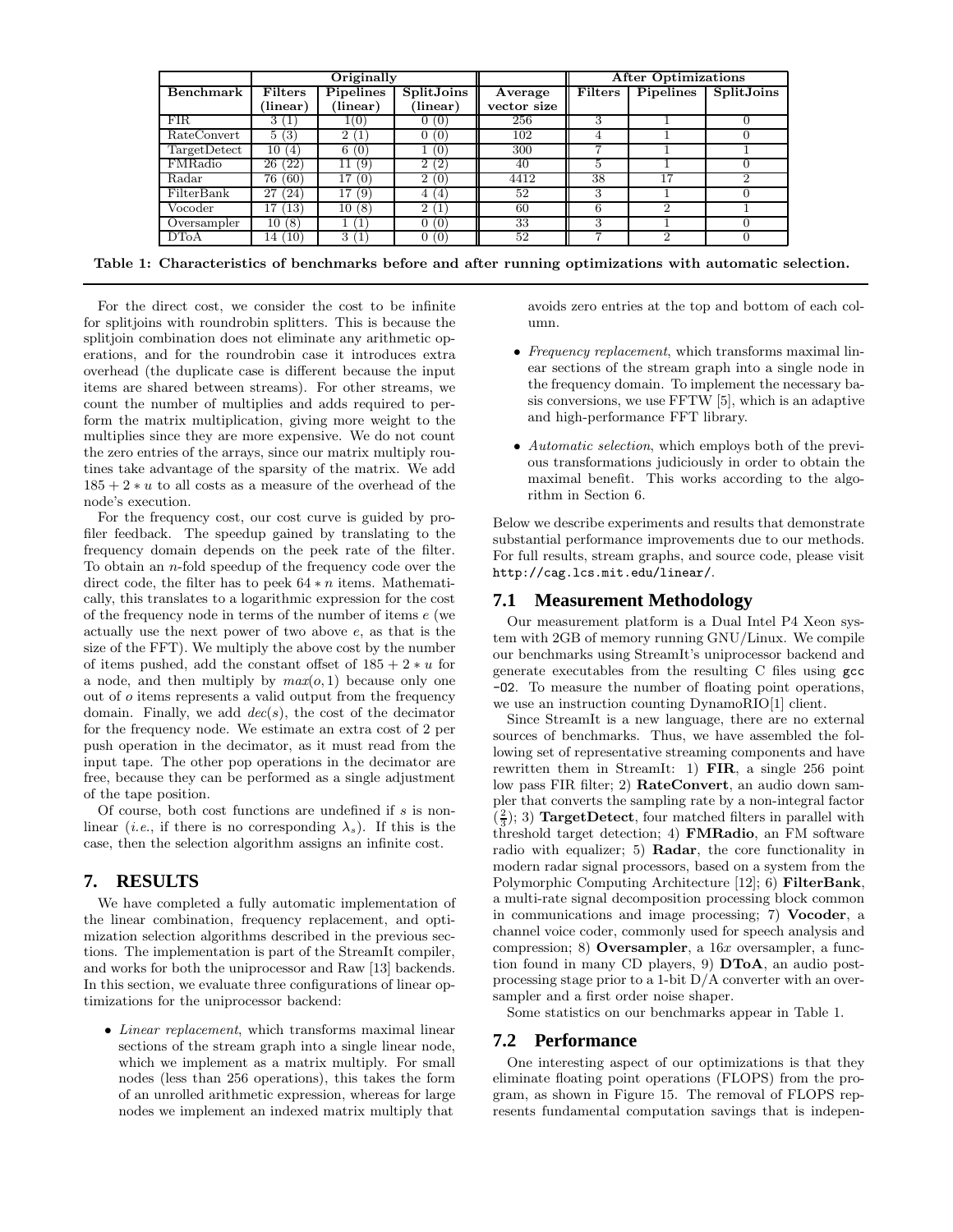

Figure 15: Elimination of floating point operations by maximal linear replacement, maximal frequency replacement, and automatic optimization selection.

dent of the streaming runtime system and other (FLOPSpreserving) optimizations in the compiler. As shown in the figure, each optimization leads to a significant reduction of FLOPS. Linear replacement eliminates FLOPS for all except for FIR, TargetDetect, and Radar, while frequency replacement eliminates FLOPS for all except for Radar.

The automatic selection option eliminates more FLOPS than either of the other options for TargetDetect, FMRadio, Radar, and Vocoder. The effect is especially pronounced in Radar, where linear and frequency replacement increase the number of FLOPS, but automatic selection decreases FLOPS; the selection algorithm chooses to combine only some of the filters in Radar, transforming none to the frequency domain. Automatic selection always performs at least as well as the other two options, which implies that our cost functions have some level of accuracy.

Execution speedups are shown in Figure 16. With automatic selection, our benchmarks speed up by an average factor of 450% and by a factor of 800% in the best case. While the graph suggests that frequency replacement almost always performs better than linear replacement, this is not strictly the case; in FMRadio, Radar, and Vocoder, the automatic selection algorithm obtains its speedup by using linear replacement instead of frequency replacement for part of the stream graph. However, linear replacement does reduce performance for FIR, TargetDetect, and DToA despite reducing the number of FLOPS. We believe that this is due to inefficiencies in our implementation of the matrix multiplication routine, as well as auxiliary effects on the runtime overhead in the StreamIt library. We have experimented with using the machine-tuned ATLAS library for the matrix multiply [20], but performance varies widely: linear replacement with ATLAS performs anywhere from -36% (on FMRadio) to 58% (on Oversampler) better than it does with our own matrix multiply routine, and average performance with ATLAS is 4.3% lower. Note that these numbers reflect our overhead in interfacing with ATLAS rather than the performance of ATLAS itself. In the future, we plan to further investigate how best to perform the matrix multiply.

Perhaps the most interesting benchmark is Radar<sup>2</sup>. Max-



Figure 16: Execution speedup for maximal linear replacement, maximal frequency replacement, and automatic optimization selection.

imal linear and frequency replacement lead to abysmal performance on Radar, due to a vector-vector multiply filter named "Beamform" at the top of a pipeline construct. The Beamform filter pushes 2 items, but pops and peeks 24; thus, when the replacement algorithms combine it with a downstream FIR filter, much of its work is duplicated. Moreover, the frequency replacement option suffers from the large pop rates in the application (as high as 128 for some filters), thereby increasing FLOPS and execution time by more than a factor of 30. The automatic selection algorithm is essential in this case: it averts the performance-degrading combinations and benefits from linear combinations elsewhere in the program, resulting in a significant reduction in FLOPS and a 5% performance gain.

#### **8. RELATED WORK**

Several groups are researching strategies for efficient code generation for DSP applications. SPIRAL is a system that generates libraries for signal processing algorithms[8, 9, 4]. Using a feedback-directed search process, DSP transforms are optimized for the underlying architecture. The input language to SPIRAL is SPL[22, 21], which provides a parameterizable way of expressing matrix computations. Given a matrix representation in SPL, SPIRAL generates formulas that correspond to different factorizations of the matrix. It searches for the most efficient formula using several techniques, including dynamic programming and stochastic evolutionary search.

We consider our work to be complementary to SPIRAL. While SPIRAL starts with a matrix representation in SPL, we start with general StreamIt code and use linear dataflow analysis to extract a matrix representation where possible. Our linear combination rules are distinct from the factorizations of SPIRAL, as StreamIt nodes can peek at items that they do not consume. In the future, SPIRAL could be integrated with StreamIt to optimize a matrix factorization for a given architecture.

The ATLAS project [20] also aims to produce fast libraries for linear algebra manipulations, focusing on adaptive library generation for varying architectures. FFTW [5] is a runtime library of highly optimized FFT's that dynam-

 $2$ This is the same Radar application as in [7], with some filters adjusted to work at a coarser level of granularity. This eliminates persistent state in exchange for increased I/O rates. Also,

frequency replacement caused an internal error in gcc for this program, so we used egcs 2.91 instead.